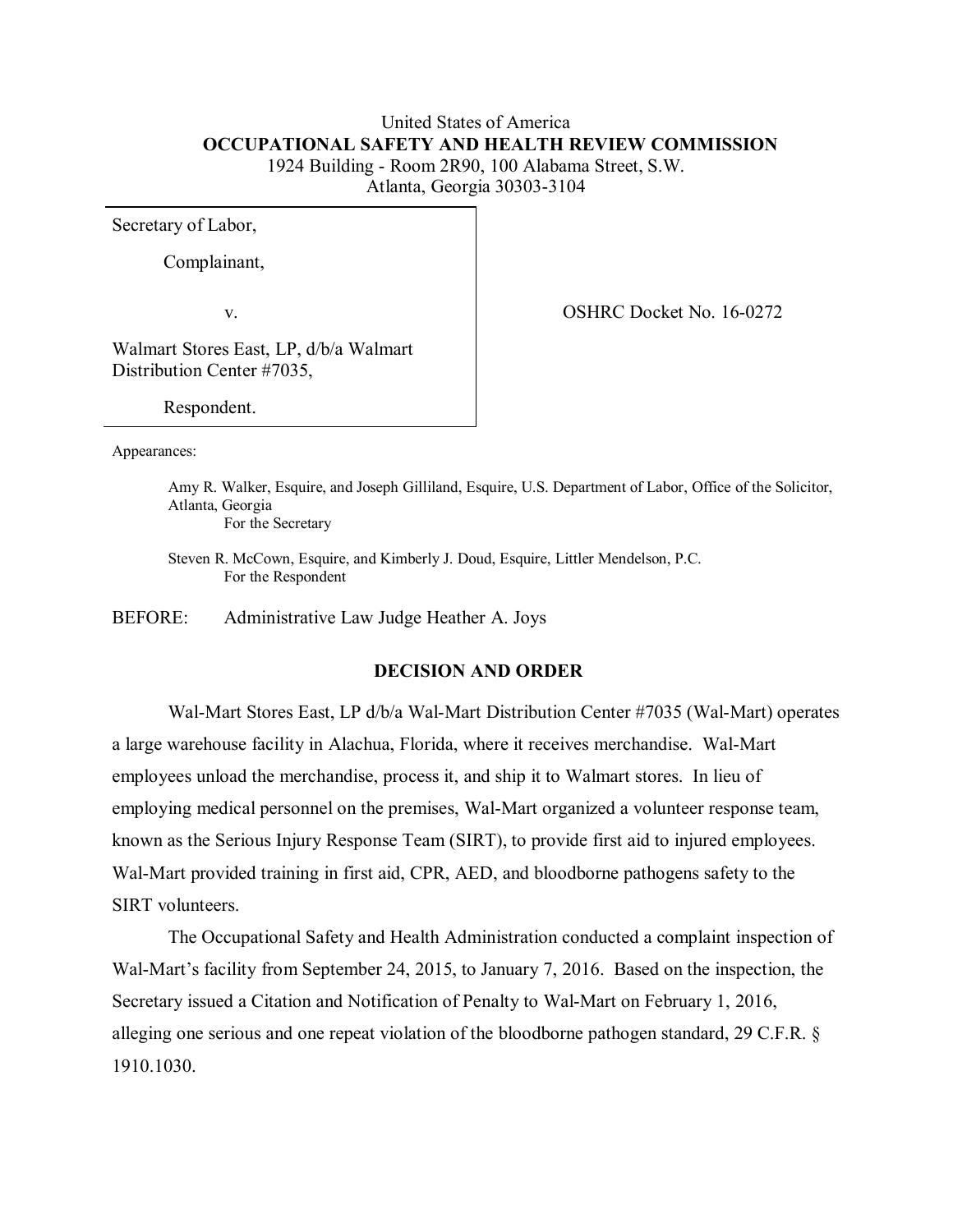Item1 of Citation No. 1 alleges a serious violation of  $\S$  1910.1030(f)(1)(ii)(D), for failing to provide employees with the hepatitis B vaccine and vaccination series according to recommendations of the U.S. Public Health Service. The Secretary proposes a penalty of \$5,000.00 for this item.

Item 1 of Citation No. 2 alleges a repeat violation of 29 C.F.R.  $\S$  1910.1030(f)(2)(i), for failing to make the hepatitis B vaccination available to all employees who have occupational exposure to bloodborne pathogens within 10 working days of the initial assignment. The Secretary proposes a penalty of \$25,000.00 for this item.

Wal-Mart timely contested the Citation and Notification of Penalty. I held a hearing in this matter on November 30, 2016, in Jacksonville, Florida. The parties filed briefs on March 3, 2017.

For the reasons that follow, I **AFFIRM** Item 1 of Citation No. 1, reclassify the violation as other than serious, and assess a penalty of \$1,000.00. I **AFFIRM** Item 1 of Citation No. 2 as a repeat violation and assess a penalty of \$25,000.00.

#### **BACKGROUND**

#### *Serious Injury Response Team (SIRT)*

Wal-Mart operates a large warehouse facility that serves as a distribution center (DC) in Alachua, Florida. Wal-Mart established SIRT to respond to injuries to employees occurring at the DC. Keith Hall, who was an Asset Protection (AP) area manager for Wal-Mart and supervisor of SIRT at the time of the OSHA inspection, stated, "Duties of the SIRT team are to provide first aid in an emergency situation and/or keeping someone comfortable if it's beyond our scope of being able to help." (Tr. 195)

Exhibit G-6 is a copy of Wal-Mart's *Logistics Safety Manual.[1](#page-1-0)* It provides, "A member of SIRT can be any associate 18 years or older and certified through the American Red Cross; Standard First Aid with CPR/AED—Adult 5 course or certified as an Emergency Medical Technician (EMT)." (Exh. G-6, p. 1) SIRT supervisor Hall stated, "Anybody is eligible. It's volunteer based." (Tr. 196) The *Logistics Safety Manual* states the number of SIRT volunteers

 $\overline{\phantom{a}}$ 

<span id="page-1-0"></span><sup>&</sup>lt;sup>1</sup> "Logistics" refers to distribution centers (Tr. 222).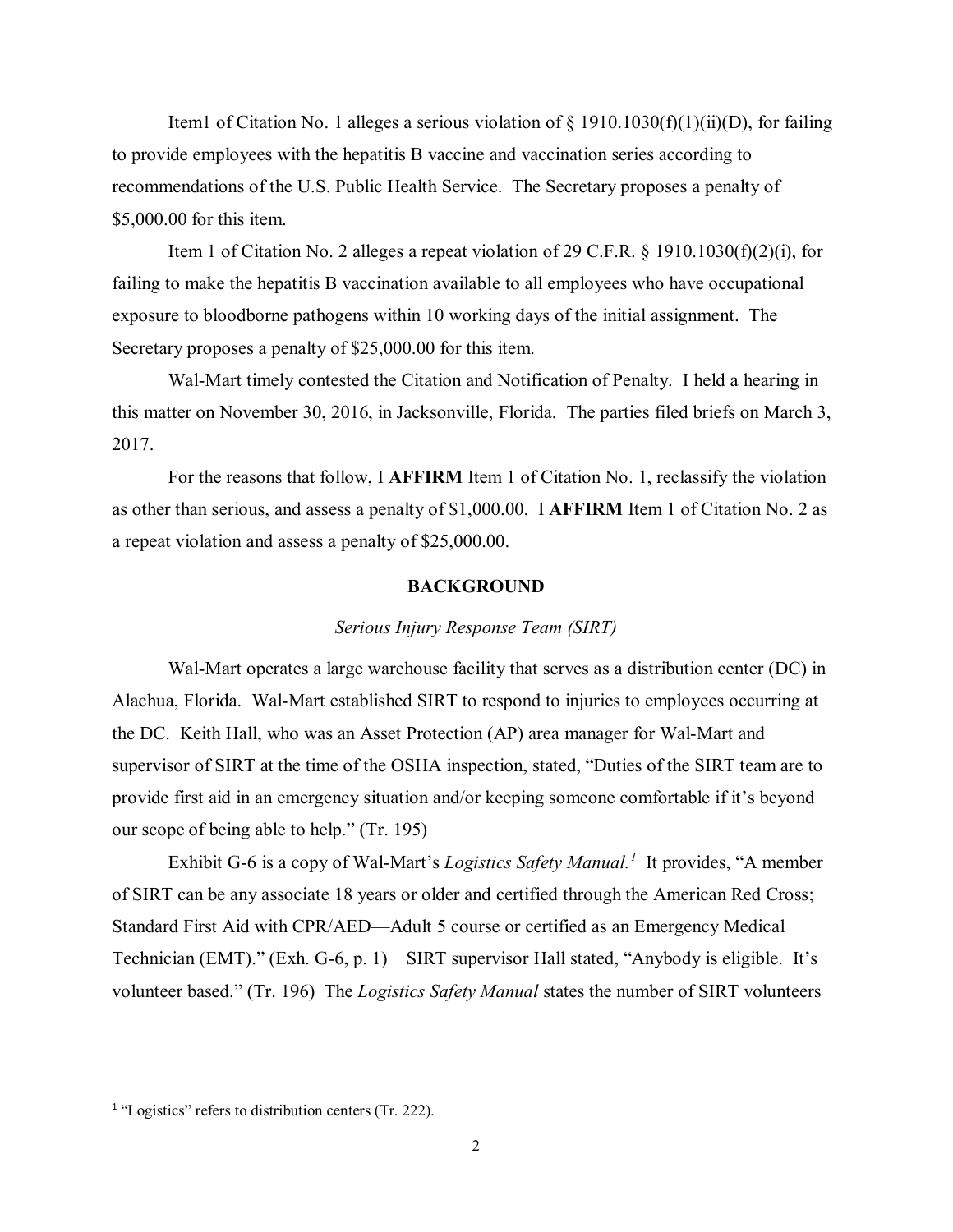should not exceed twenty-five and the volunteers "should provide for at least two members per shift." (Exh. G-6, p. 1) At the time of the OSHA inspection, twenty-one Wal-Mart employees were serving as SIRT volunteers (Tr. 195).

Prior to serving as an active member of SIRT, a volunteer receives training in first aid, CPR, AED, and bloodborne pathogens safety (Tr. 31-32). After training is completed, the SIRT volunteers may be paged over the intercom system of the DC when they are working in their paid positions to respond to an incident (Tr. 30, 32). The *Logistics Safety Manual* states, "Upon notification of an incident, team members must respond directly to the scene and provide emergency first aid as needed. . . The primary function of SIRT is to perform first-aid emergency care. Their goal is to provide first-aid care until emergency medical personnel, if necessary, arrives at the facility." (Exh. G-6, p. 1) SIRT Volunteer #1 explained, "When someone gets injured in the warehouse, we receive a page for a SIRT team member or we get our names paged out specifically to help that individual." (Tr. 30) Although the *Logistics Safety Manual* states SIRT members "must respond directly to the scene" of the incident, SIRT Volunteer # 1 testified, "Ninety-nine percent of the time," the SIRT volunteers will be directed to go to the SIRT Room, where management personnel will inform them of the nature of the incident (Tr. 30). The volunteers will then wash their hands and don latex gloves before attending to the injured employee (Tr. 30-31, 44, 55). In rare instances, "the individual can't be moved" and the SIRT volunteers "go to the spot they're in." (Tr. 30)

The SIRT Room, as described by SIRT Volunteer #1, is "basically for people's privacy if they've been injured to go for us to help them and make them feel more comfortable give them their privacy." (Tr. 45) The SIRT Room is kept locked. A member of the AP department has the key to the SIRT Room. SIRT volunteers must ask someone from AP to unlock the door of the SIRT Room if they want to enter it (Tr. 48).

After treating the employee, the SIRT volunteer completes a SIRT Patient Information form. SIRT Volunteer #1 stated,

You fill out the patient's name, area—work area, their manager, age, what is the patient complaining of, and you give a description of how you treated the individual, if the patient needed CPR, things like that, you fill out the vital signs, airways, you sign and date it.

(Tr. 35) The SIRT volunteer places the SIRT Patient Information form "in a folder that stays in the SIRT Room." (Tr. 37)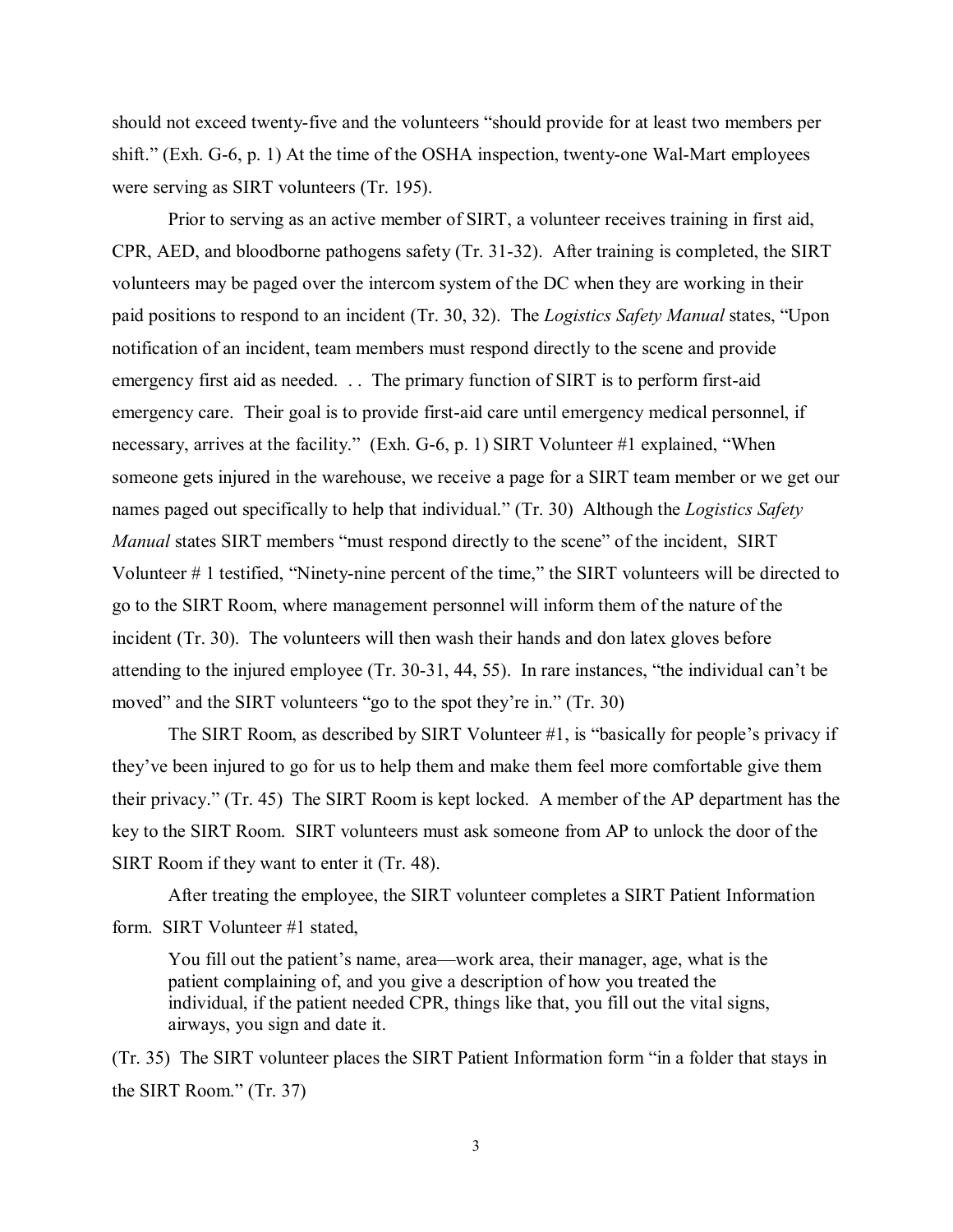SIRT Volunteer #1 estimated she responded to "four to five" calls as a SIRT team member per year and that "one or none" of those calls "actually involve blood." (Tr. 44) If SIRT volunteers believe they have been exposed to blood, they immediately report the exposure to a manager (Tr. 39-40).

## *Bleeding Control*

The SIRT Patient Information form has an entry for "BLEEDING CONTROL" as part of its checklist under "TREATMENT." (Exh. G-10) SIRT Volunteer #1 testified a volunteer would check that space if "you request to go to the doctor because you've been exposed" to blood (Tr. 47). She distinguished between the presence of blood resulting from the injury incident and the need for bleeding control. She stated she would mark the space for bleeding control only if she had "been exposed to blood," meaning blood made contact with her skin (Tr. 35). "If I did not have any gloves on and blood got on me and I felt like I needed to go, you know, get myself tested for anything. I had a concern." (Tr. 36) SIRT Volunteer #1 testified she learned from the bloodborne pathogen training provided by Wal-Mart that, as a SIRT member, "[Y]ou could be exposed to blood," and if that occurred, "We have the option to get the shot for hepatitis. That is a possible exposure." (Tr. 39) She had never reported an instance of exposure to blood (Tr. 41).

SIRT Volunteer #2 concurred with SIRT Volunteer #1's account of Wal-Mart's bloodborne pathogen training. When asked when she would mark "bleeding control" on the SIRT Patient Information form, she responded, "To my understanding, it's when [patients are] bleeding profusely and they need—you need to apply pressure and it isn't very well controlled." (Tr. 56) SIRT Volunteer #2 stated she would report any exposure to blood "to AP and my supervisor and, more than likely, the ops manager for the Asset Protection Team as well." (Tr. 57) Her definition of "exposure" is similar to that of SIRT Volunteer #1. "Exposed means contact with the skin, whether it be it's on my clothing and it's going to hit my skin or into my pores and my mouth, eyes, anything that would flow into my blood stream." (Tr. 57) SIRT Volunteer #2 likewise had never reported an instance of exposure to blood (Tr. 57).

## *Hepatitis B Virus (HBV)*

Section 1910.1030(b) defines *bloodborne pathogens* as "pathogenic microorganisms that are present in human blood and can cause disease in humans. These pathogens include, but are not limited to, hepatitis B virus (HBV) and human immunodeficiency virus (HIV)." "Hepatitis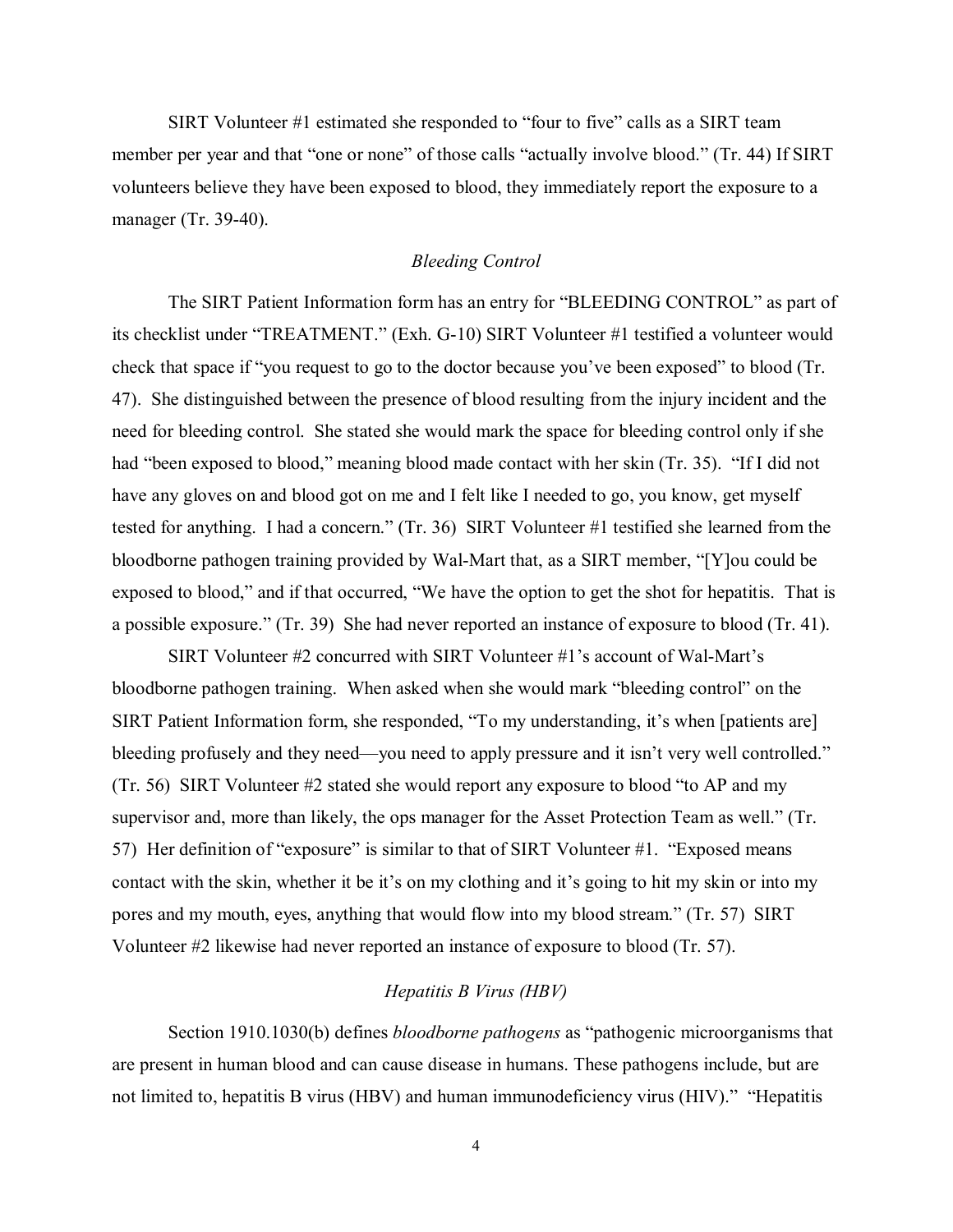means inflammation of the liver. . . . Viruses that cause hepatitis are given letters. Hepatitis B, a virus primarily found in blood and bodily fluids, is transmitted when a susceptible host comes in contact with blood or infectious bodily fluid*." Waldon Health Care Ctr.,* 16 BNA OSHC 1052, 1053-54 (Nos. 89-2804 & 89-3097, 1993). "Vaccination is one of the critical ways of preventing the harmful effects of exposure to bloodborne pathogens." *The Barbosa Grp., Inc.,* 21 BNA OSHC 1865, 1869 (No. 02-0865, 2007).

Hepatitis B virus (HBV) infection is the major infectious bloodborne occupational hazard to healthcare workers. The Hepatitis Branch of the Centers for Disease Control (CDC) estimates that there are approximately 8,700 infections in healthcare workers with occupational exposure to blood and other potentially infectious materials in the United States each year. . . . These infections cause over 2,100 cases of clinical acute hepatitis, 400-440 hospitalizations and approximately 200 deaths each year in healthcare workers. Death may result from both acute and chronic hepatitis. Infected healthcare workers can spread the infection to family members or rarely, to their patients. . . . The use of hepatitis B vaccine, engineering and work practice controls, and personal protective equipment will prevent almost all of these occupational hepatitis B infections.

*Occupational Exposure to Bloodborne Pathogens*, 56 Fed. Reg. 64004-01 (December 6, 1991).

## **JURISDICTION AND COVERAGE**

 Wal-Mart timely contested the Citation and Notification of Penalty on February 10, 2016. The parties stipulate the Commission has jurisdiction over this action and Wal-Mart is a covered employer under the Occupational Safety and Health Act of 1970, 29 U.S.C. §§ 651-678 (Act) (Tr. 11). Based on the parties' stipulations and the record, I find the Commission has jurisdiction over this proceeding under  $\S 10(c)$  of the Act and Wal-Mart is a covered employer under  $\S 3(5)$ of the Act.

## **CITATION NO. 1**

## **Item 1: Alleged Serious Violation of § 1910.1030(f)(1)(ii)(D)**

Item 1 of Citation No. 1 alleges,

At the Plant, on or about September 25, 2015, five (5) employees who were expected to provide first-aid services to injured co-workers were potentially exposed with an occupational exposure to bloodborne pathogens because the employer did not provide the Hepatitis B vaccination series in accordance with the recommendations of the U.S. Public Health Service, exposing these employees to contracting the Hepatitis B virus.

Section  $1910.1030(f)(1)(ii)(D)$  provides: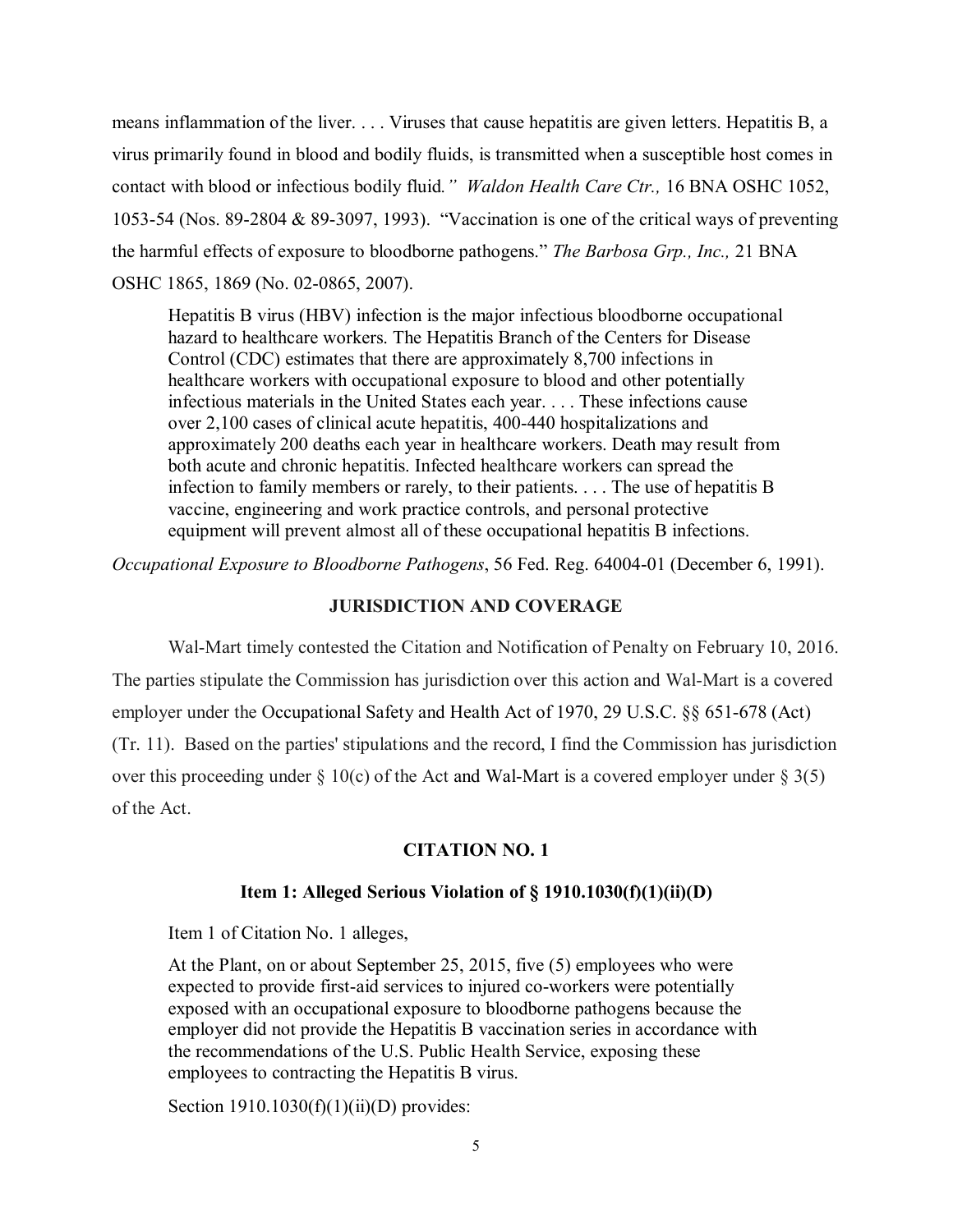The employer shall ensure that all medical evaluations and procedures including the hepatitis B vaccine and vaccination series and post-exposure evaluation and follow-up, including prophylaxis, are:

\* \* \*

(D) Provided according to recommendations of the U.S. Public Health Service current at the time these evaluations and procedures take place[.]

### **The Secretary's Burden of Proof**

To establish a violation of a safety or health OSHA standard, the Secretary must prove: (1) the cited standard applies; (2) its terms were violated; (3) employees were exposed to the violative condition; and (4) the employer knew or could have known with the exercise of reasonable diligence of the violative condition. *See Astra Pharm. Prods., Inc*., 9 BNA OSHC 2126, 2129 (No. 78-6247, 1981), *aff'd in pertinent part*, 681 F.2d 69 (1st Cir. 1982).

#### *The Cited Standard Applies*

Section 1910.1030(f)(1)(ii)(D) is found in *Subpart Z-- Toxic and Hazardous Substances* of the General Industry Standards. Section 1910.1030(a) provides, "This section applies to all occupational exposure to blood or other potentially infectious materials as defined by paragraph (b) of this section." Section 1910.1030(b) defines *occupational exposure* as "reasonably anticipated skin, eye, mucous membrane, or parenteral contact with blood or other potentially infectious materials that may result from the performance of an employee's duties." Here, performance of SIRT volunteers' duties includes providing "first aid in an emergency situation." (Tr. 195) Contact with blood in the course of providing first aid in a warehouse where industrial equipment is used is "reasonably anticipated." Wal-Mart's SIRT volunteers were subject to occupational exposure to blood. I find  $\S$  1910.1030(f)(1)(ii)(D) applies to the cited condition.

#### *The Terms of the Standard Were Violated*

Section  $1910.1030(f)(1)(ii)(D)$  requires the employer ensure the hepatitis B vaccine and vaccination series be provided "according to recommendations of the U.S. Public Health Service." The U.S. Public Health Service (USPHS) is a division of the Department of Health and Human Services, which encompasses the Centers for Disease Control and Prevention (CDC). "CDC is the USPHS agency responsible for issuing guidelines and making recommendations regarding infectious agents referred to in [§ 1910.1030] as bloodborne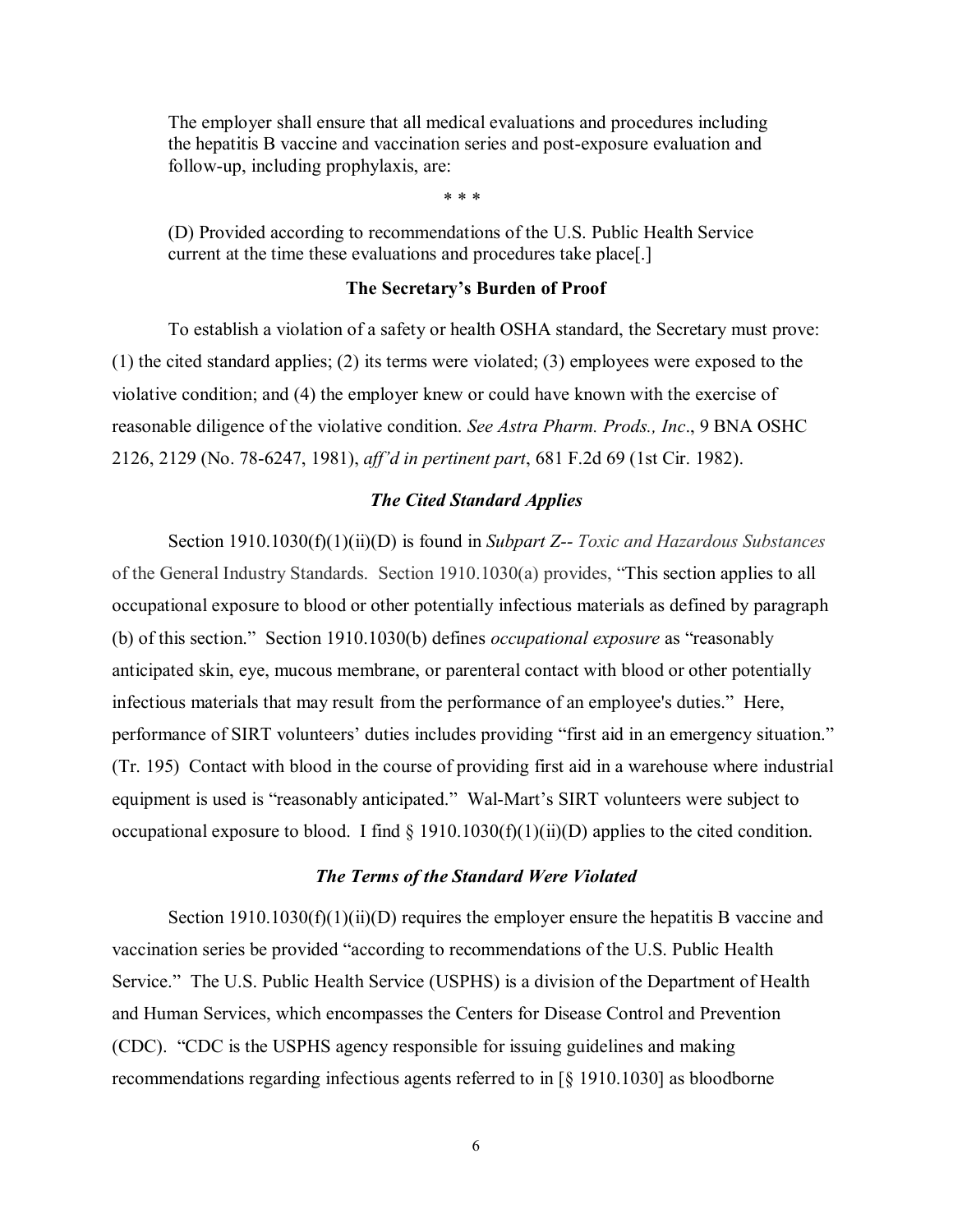pathogens." *Occupational Exposure to Bloodborne Pathogens*, 56 Fed. Reg. 64004 (December 6, 1991).

In 2006, the CDC issued *A Comprehensive Immunization Strategy to Eliminate Transmission of Hepatitis B Virus Infection in the United States* (Exh. G-15). The *Strategy* states

in pertinent part:

# **Recommendations and Implementation Strategies for Hepatitis B Vaccination of Adults**

# **Recommendations**

- Hepatitis B vaccination is recommended for all unvaccinated adults at risk for HBV infection and for all adults requesting protection from HBV infection (Box 4). Acknowledgment of a specific risk factor should not be a requirement for vaccination.
- Providers should select the vaccine schedule they consider necessary to achieve completion of the vaccine series (Table 2, Box 5).

**\* \* \*** 

# **BOX 5. Hepatitis B vaccine schedules for adults (aged**  $\geq 20$  $\geq 20$  $\geq 20$  **years)<sup>2</sup>**

0, 1, and 6 months 0, 1, and 4 months 0, 2, and 4 months 0, 1, 2, and 12 months

(Exh. G-15, p.15)

The longest time span recommended by the CDC between administering the second dose and administering the third dose of the HBV vaccine is five months. The CSHO identified four (not five, as Item 1 of Citation No. 1 alleges) SIRT volunteers who had received the first and second doses of the HBV vaccine, but had not received the third at the time his inspection began on September 24, 2015. The SIRT volunteers all received the third dose of the series in October of 2015, following OSHA's inspection (Exh. G-18; Tr. 136-138). Exhibit G-18 comprises copies of the immunization consent forms for the SIRT volunteers. The forms show the dates the doses of the HBV vaccine were administered to the employees. The lapse of time between the second

<span id="page-6-0"></span> $\overline{\phantom{a}}$  $2$ Box 5 is accompanied by a footnote stating, "All schedules are applicable to single-antigen hepatitis B vaccines [.]" The 4-dose schedule appearing on the last line is for a specific formulation of the vaccine available for all age groups. It is not at issue here (Exh. G-15, p. 15, Box 5).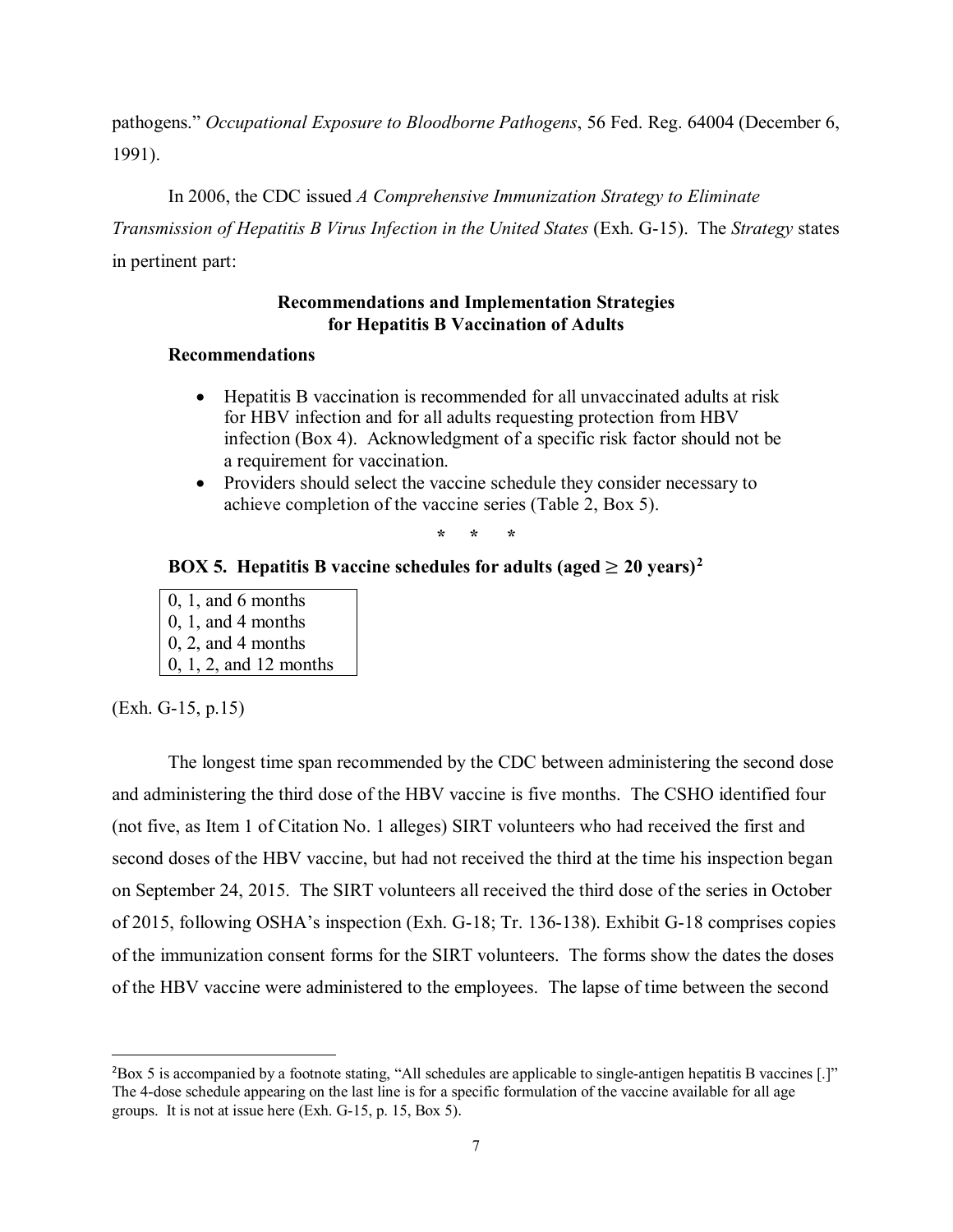dose for each employee and the date the OSHA inspection began (September 24, 2015) is of significance here:

|    | <b>Employee</b> Date of Second Dose | <b>Time Lapsed Until Inspection</b> |
|----|-------------------------------------|-------------------------------------|
| #1 | September 6, 2013                   | 2 years, 18 days                    |
| #2 | October 29, 2013                    | 1 year, 10 months, 26 days          |
| #3 | November 18, 2013                   | 1 year, 10 months, 6 days           |
| #4 | December 16, 2013                   | 1 year, 9 months, 8 days            |

Keith Hall, who supervised the SIRT program, testified the missing doses resulted from "logistical problems" in transporting volunteers to the medical clinic where the HBV vaccinations were administered (Tr. 205). When he took over supervision of the SIRT program in late 2012, he reviewed the HBV vaccination records of the SIRT volunteers (Tr. 194). He stated, "I found that some [records] were not complete and I did not understand where they were in the series." (Tr. 204) Hall attempted to bring the SIRT volunteers up to date on their vaccinations. He "got off to a really good start" with the program, but then ran into the aforementioned logistical problems (Tr. 205). The vehicle he used to transport volunteers to the medical clinic where the HBV vaccinations were administered was no longer available (Tr. 205). "And then there was also the problem that female employees had to be accompanied by a female manager to go the clinic."  $(Tr. 206)^3$  $(Tr. 206)^3$  As a result, Hall failed to ensure the SIRT volunteers received the third shot in the HBV vaccination series.

The Secretary has established Wal-Mart failed to provide the third dose of the HBV vaccine five months after the second dose. Wal-Mart argues, however, this evidence does not establish it violated  $\S$  1910.1030(f)(1)(ii)(D). Wal-Mart contends it was not in violation of the cited standard because (1) the CDC's HBV vaccine schedules are "merely guidelines and do not prescribe a required schedule of shots," and (2) the CDC *Strategy* states providers "should" select the vaccine schedule they find appropriate, which is not mandatory language (Wal-Mart's brief, p. 15-16). I disagree with both of Wal-Mart's arguments.

# *Section 1910.1030 (f)(1)(ii)(D) Requires the Employer to Follow the CDC's Recommendations*

Under Wal-Mart's theory, the CDC's HBV vaccination schedule does not require employers to provide the third and final dose of the series; it only informs them that, if they

l

<span id="page-7-0"></span><sup>3</sup> Neither of these excuses appears to present an insurmountable, or even a particularly difficult, obstacle for Wal-Mart.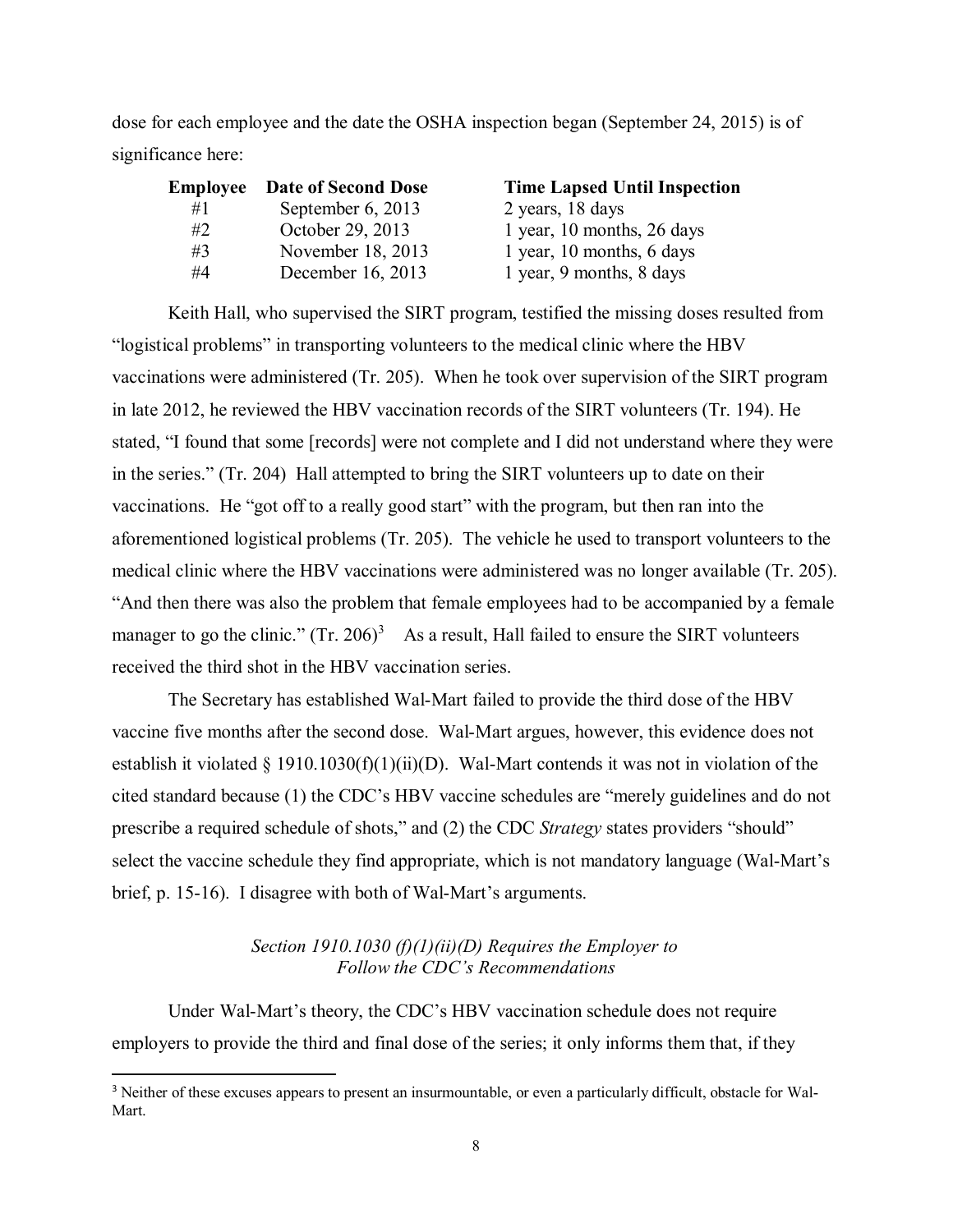intend to administer the third dose, they must wait at least two, three, or five months (depending on the formulation of the vaccine being used) after the second dose to do so.

[T]he Secretary misreads the recommended time schedule for administering the vaccination. Rather than prescribing *maximum* time periods between shots, the PHS recommendations prescribe *minimum* time periods between vaccinations. Tr. at Ex. C-15; *see also* Ex. 14[4](#page-8-0) and 2016 version at https://www.cdc.gov/vaccines/schedules/downloads/adult-schedule.pdf ("Administer missing doses to complete a 3-dose series of hepatitis B vaccine to those persons not vaccinated or not completely vaccinated. The second dose should be administered at least 1 month after the first dose; the third dose should be administered at least 2 months after the second dose (and at least 4 months after the first dose"). Consequently, the failure to adhere to a specific schedule is immaterial. Indeed, the CDC schedule notes that if a vaccination is missed, simply administer it; there is no need to begin the series anew. *Id.* That is exactly what occurred here. When the DC became aware that its AP manager had not completed the vaccination series for a handful of SIRT members, he was admonished and the series completed. The minimum spacing recommended by the CDC was unquestionably met, so no violation exists.

(Wal-Mart's brief, pp. 15-16)

Wal-Mart improperly focuses solely on the CDC schedule to the exclusion of the cited standard. Section 1910.1030(f)(1)(ii)(D) requires that the employer "*shall ensure* that . . . the hepatitis B vaccine and vaccination series . . . *are . . .[p]rovided* according to recommendations of the U.S. Public Health Service current at the time" the vaccinations are given (emphasis added). The Secretary intentionally drafted the standard so as to accommodate future medical advances and newly revised recommendations. The preamble to the bloodborne pathogen standard explains,

OSHA recognizes the dynamic nature of medical knowledge relating to bloodborne pathogens, and notes, from a retrospective compliance standpoint, that USPHS recommendations current at the time the standard is published may differ from recommendations at the time of the evaluation. . . . OSHA thus defers specific details of medical practice to the USPHS recommendations [.]

56 Fed. Reg. 64004-01.

 $\overline{\phantom{a}}$ 

The employer is not given the option to omit the final dose of the vaccination series, or to put it off indefinitely. Until the HBV vaccination series is complete, the person receiving the series remains susceptible to HBV. Delaying the third dose of the vaccination series past the

<span id="page-8-0"></span><sup>4</sup> There is no exhibit in the record, adduced either by the Secretary or by Wal-Mart, designated with the number 14.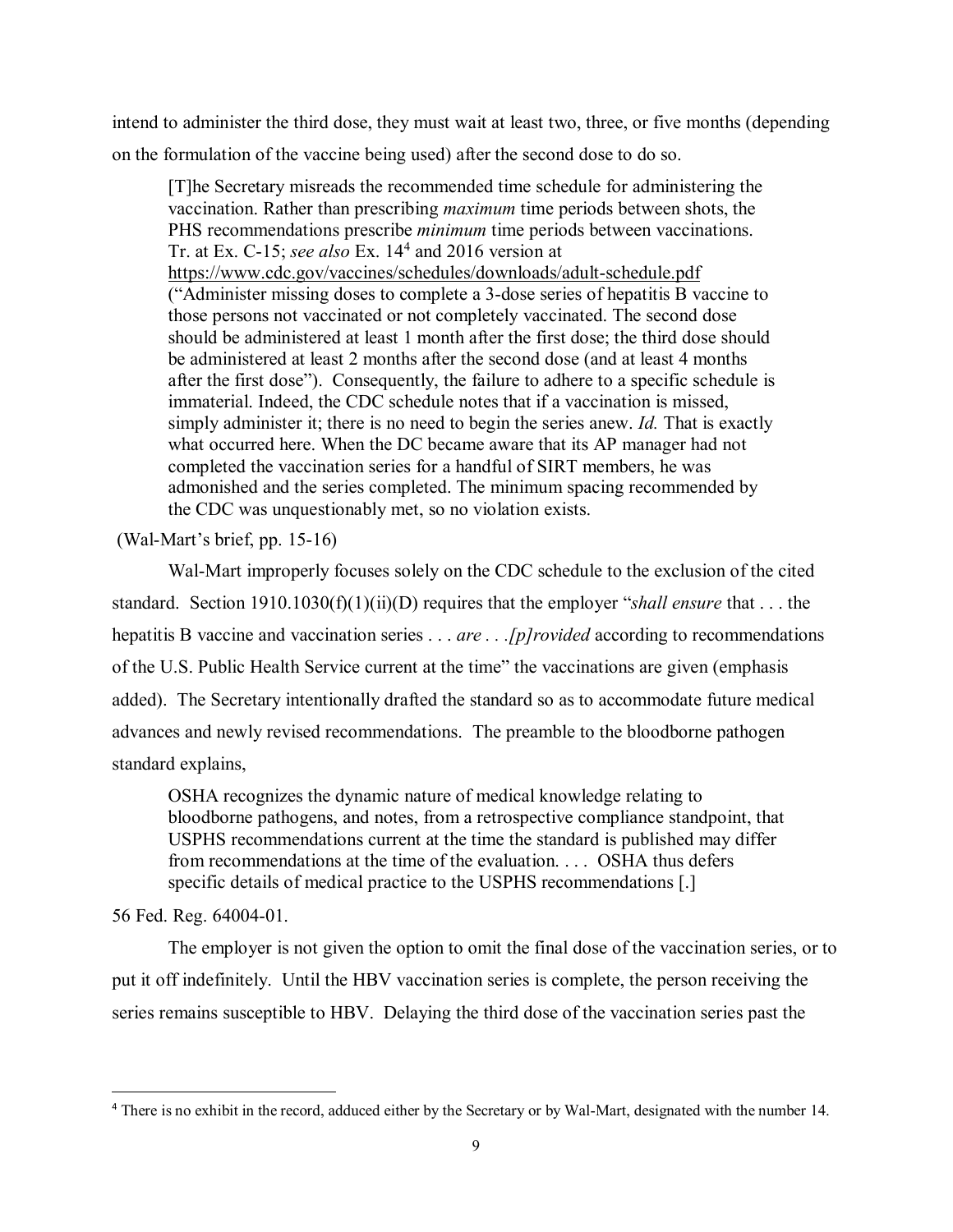recommended interval "might increase the risk for acquisition of HBV infection among persons who have a delayed response to vaccination." (Exh. G-15, CDC's *Strategy,* p. 10)

Wal-Mart also improperly focuses on the CDC's statement regarding missing doses that complete a 3 dose series. The CDC's statement does not condone omitting the third dose; it provides guidance in the event the third does is delayed (which is why it instructs the provider to administer "missing doses *to complete* a 3-dose series of hepatitis B vaccine." (emphasis added) Wal-Mart interprets this to mean the schedule for the third dose is open-ended. To interpret § 1910.1030(f)(1)(ii)(D) as Wal-Mart urges would be to render it meaningless. "*See Empire Co. v. OSHRC*, 136 F.3d 873 (1st Cir. 1998) (basic canon of statutory construction that every portion of the regulatory language must have meaning); *General Motors*, 17 BNA OSHC 1217, 1220, 1993-95 CCH OSHD ¶ 30,793, p. 42,810 (No. 91-2973, 1995) (consolidated) (must give effect to every clause and word in defining a standard's application), *aff'd*, 89 F.3d 313 (6th Cir. 1996)." *Lancaster Enterprises, Inc.,* 19 BNA OSHC 1033, 1037 (No. 97-0771, 2000).

Nothing in Box 5 of the CDC's *Strategy* indicates the third dose is optional or that it can be delayed. It does not state the interval between doses is the minimum or the maximum. The CDC's reference to the schedule and doses as "recommendations" does not mean an employer can choose to ignore them—the cited standard requires the employer to provide the HBV vaccination series "according to recommendations of the" CDC.

I reject Wal-Mart's argument the CDC's HBV vaccination schedule is a "non-binding recommendation" employers are entitled to ignore. The language of  $\S$  1910.1030(f)(1)(ii)(D) is clear that employers are required to follow the CDC's recommended schedule.

#### *Section 1910.1030 (f)(1)(ii)(D) Is an Enforceable Standard*

Wal-Mart argues the cited standard is "unenforceable by way of citation. It is well-settled the Secretary cannot make a recommendation enforceable simply by substituting the word *shall* for *should*. *See William B. Hopke Co.*, 12 BNA OSHC 2158 (1986) ('should' standards merely advisory)." (Wal-Mart's brief, p. 16) The *Hopke* case involved an ANSI standard adopted in accordance with § 6(a) of the Act. The D.C. Circuit addressed the history of the Secretary's adoption of national consensus standards under  $\S$  6(a).

OSHA grants to the Secretary the authority to promulgate regulations concerning safety in the workplace. During the first two years following passage of the Act, the Secretary had two options as to the procedures he could follow for these regulations. Under 29 U.S.C. § 655(a), the Secretary could adopt any national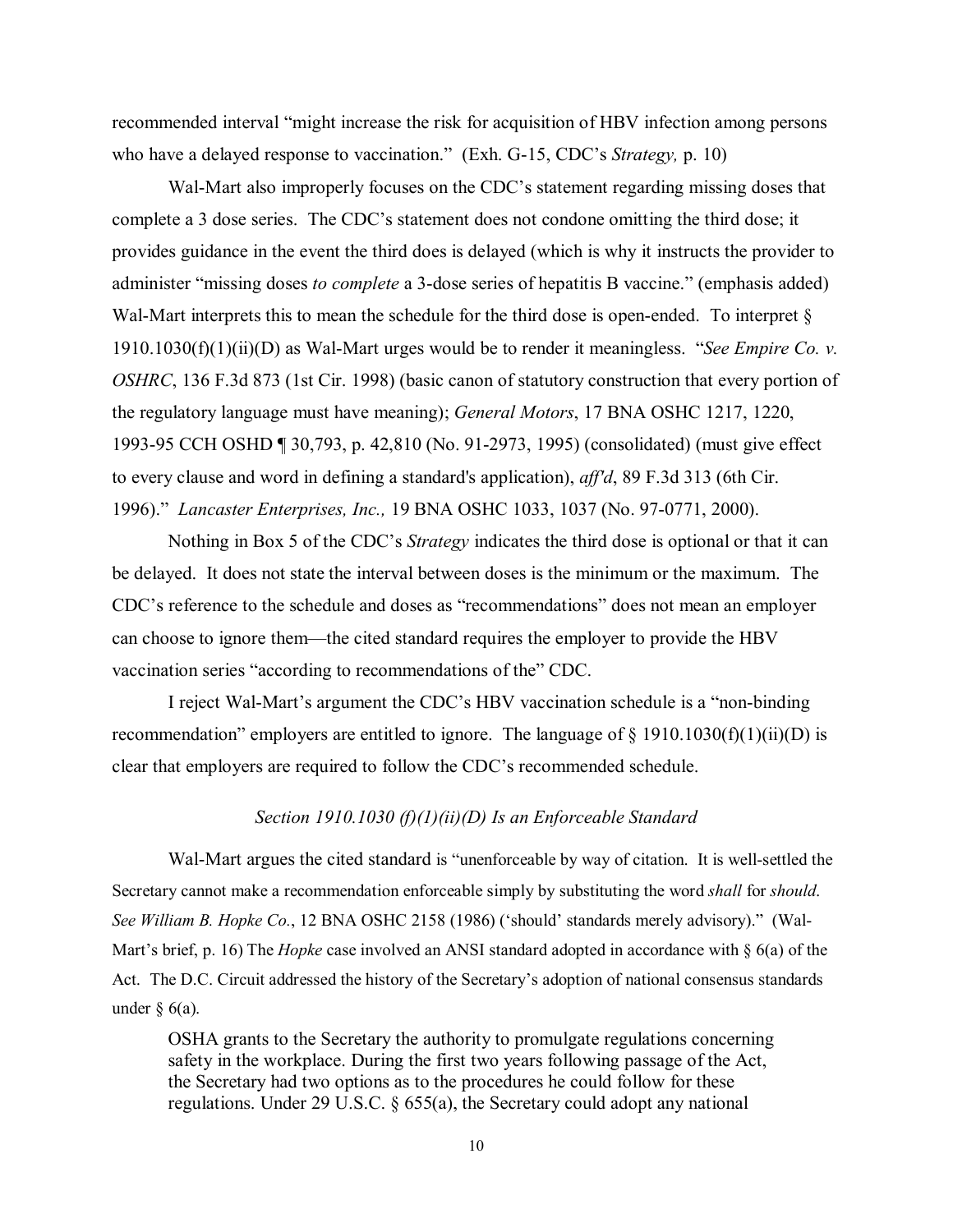consensus standard without pursuing formal rulemaking procedures. A national consensus standard is a rule adopted by a nationally recognized standardsproducing organization in such a fashion that the Secretary can determine that, after the expression of diverse views, those interested in and affected by the rule reached substantial agreement as to its contents. *Id.* at § 652(9). Unless the Secretary adopted a national consensus standard, more elaborate procedures (such as those contained in 29 U.S.C. § 655(b)) were required. For example, 29 U.S.C. § 655(b)(8) states that if the Secretary adopts a rule which "differs substantially from an existing national consensus standard," the Secretary must concurrently publish a notice in the Federal Register explaining the modification.

*Simplex Time Recorder Co. v. Sec'y of Labor,* 766 F.2d 575, 582 (D.C. Cir. 1985).

In *Brown & Root, Inc., Power Plant Division,* 9 BNA OSHC 1027 (No. 76-2938, 1980), the Commission held  $\S$  1926.550(a)(17), which used the word "shall" but incorporated an ANSI standard that used the word "should," could not be the basis for finding a violation of  $\S$  5(a)(2) of the Act. The Commission concluded "that standards adopted under section 6(a) of the Act, 29 U.S.C. § 655(a), that are derived from advisory source standards are advisory under the Act." *Id.* at 1029. Here, the bloodborne pathogens standard was not adopted under  $\S$  6(a) of the Act—it resulted from the formal rulemaking process. The Secretary published the proposed bloodborne pathogen rule in the Federal Register where it went through the notice and comment process in accordance with  $\S 6(b)(2)$  of the Act.<sup>[5](#page-10-0)</sup> Section 1910.1030 became a final rule on March 6, 1992. The Commission's decisions in *Hopke* and *Brown & Root* do not apply to § 1910.1030.

Wal-Mart argues construing the cited standard as enforceable violates due process considerations and quotes the following:

"A statute or regulation is considered unconstitutionally vague under the due process clause of the Fifth or Fourteenth Amendments if it 'forbids or requires the doing of an act in terms so vague that men of common intelligence must necessarily guess at its meaning and differ as to its application.'" *Secretary of Labor v. KS Energy Servs., Inc*., OSHRC Doc. No. 06-1416, at 3 (July 14, 2008) (citing *Ga.-Pac. Corp. v. OSHRC*, 25 F.3d 999, 1005 (11th Cir. 1994) (quoting *Connally v. Gen. Constr. Co.*, 269 U.S. 385, 391 (1926)).

l

<span id="page-10-0"></span><sup>&</sup>lt;sup>5</sup>Section  $6(b)(2)$  of the Act provides:

The Secretary shall publish a proposed rule promulgating, modifying, or revoking an occupational safety or health standard in the Federal Register and shall afford interested persons a period of thirty days after publication to submit written data or comments. Where an advisory committee is appointed and the Secretary determines that a rule should be issued, he shall publish the proposed rule within sixty days after the submission of the advisory committee's recommendations or the expiration of the period prescribed by the Secretary for such submission.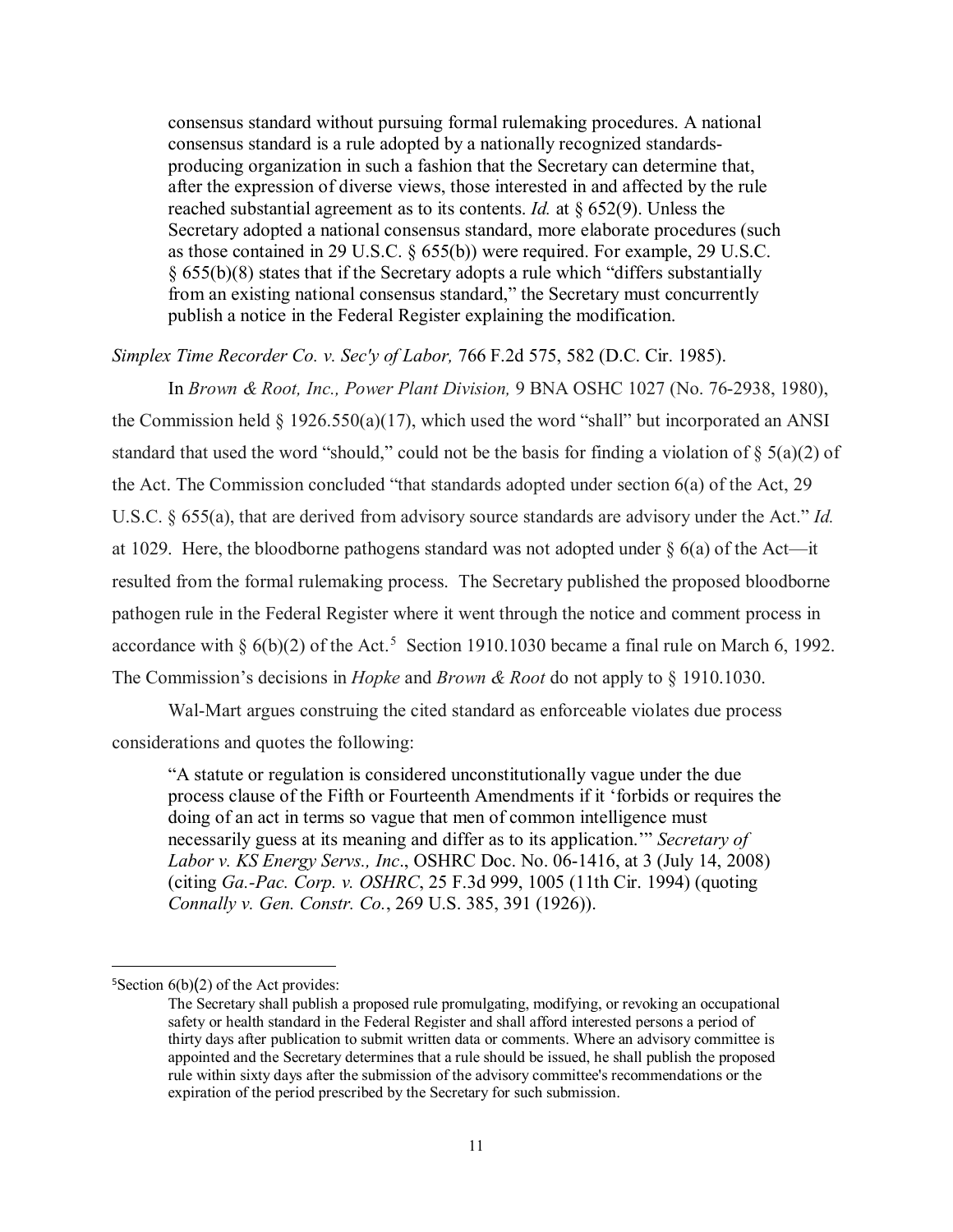(Wal-Mart's brief, p. 16)

Wal-Mart does not specify what terms of  $\S$  1910.1030(f)(1)(ii)(D) are "so vague that men of common intelligence must necessarily guess at its meaning." The standard requires the employer to ensure the HBV vaccination series is provided according to the recommendations of the CDC. Box 5 of the CDC's *Strategy* instructs the provider to administer the vaccine in three doses according to a specific schedule. No person of "common intelligence" would have to "guess at its meaning." Wal-Mart's argument on this point is rejected.

The Secretary has established Wal-Mart failed to comply with the terms of §  $1910.1030(f)(1)(ii)(D)$ .

# *Employees Were Exposed to the Violative Condition*

Wal-Mart's *Logistics Safety: Bloodborne Pathogen Control* states,

The following job classifications may be exposed to blood or other potentially infectious materials during the performance of duties considered collateral to their routine work assignments:

- Serious Injury Respond Team (SIRT)
- Janitorial Staff
- Other associates that periodically perform janitorial duties.

# (Exh. G-12, p. 1)

As first responders to workplace injuries, the SIRT volunteers were exposed to bloodborne pathogens. SIRT Volunteer #2 recounted several instances where she administered first aid to Wal-Mart employees who were bleeding as a result of injuries:

[An employee] was on power equipment and his foot was not in the confines of the equipment and it ended up with his foot between the power equipment and the cement pillar. . . . [W]hen I came upon him, he had—his shoe was already off and he was laying on the floor in pain. . . I pretty much guessed that there was going to be [blood] with that type of injury.

# (Tr. 52)

[With respect to another employee,] the dock door had fallen onto the top of his head and basically scalped him from the top of his head to his ear.

# (Tr. 53)

[Regarding a third employee,] [w]hen I arrived, the associate was bleeding from her leg where she had impaled—had a piece of power equipment that was not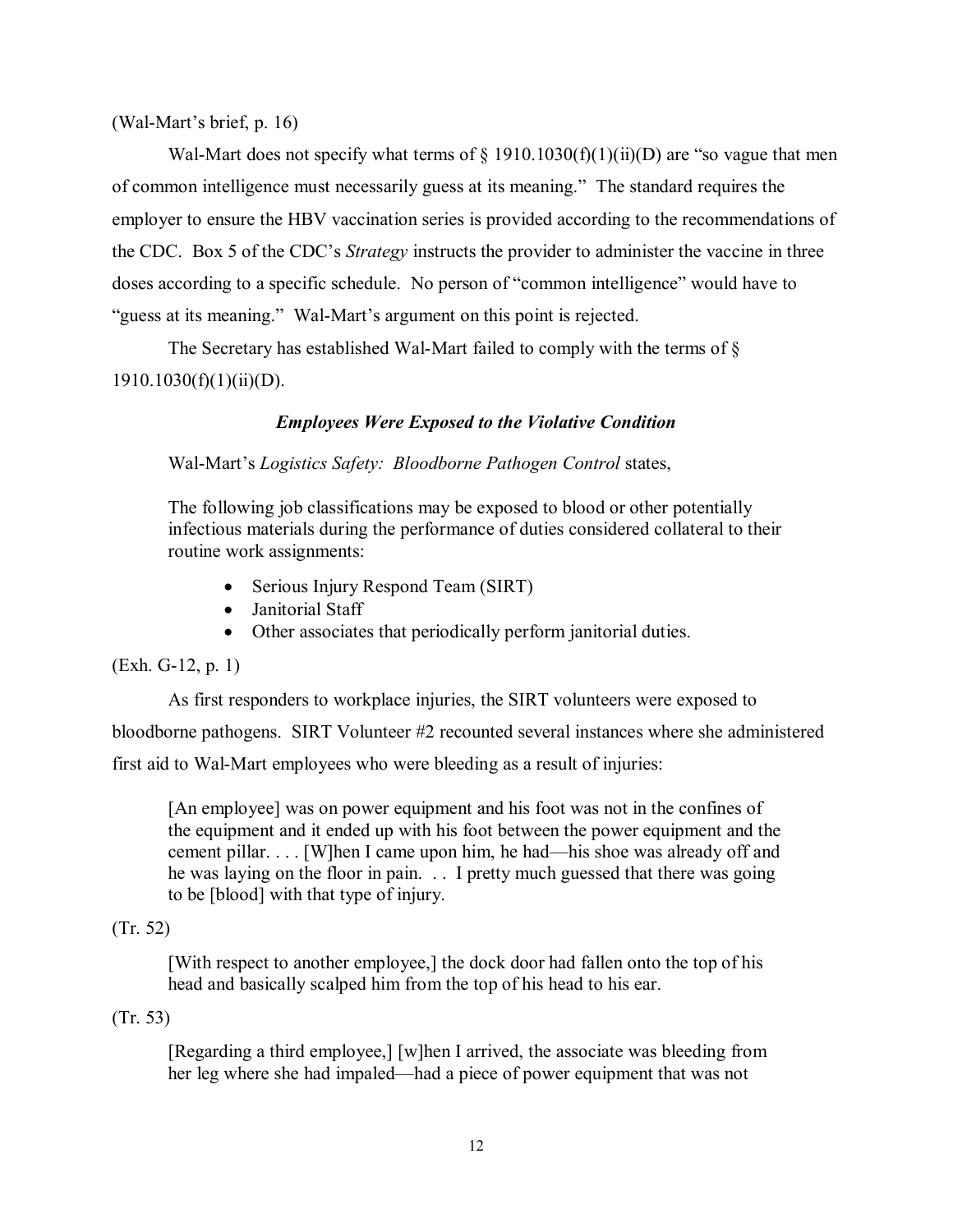enclosed. . . It had punctured her leg and she got caught between her power equipment as well.

(Tr. 54)

[For a fourth employee,] I responded to the SIRT room. The associate had cut his finger with a box cutter while—I believe he was cutting shrink wrap. He wasn't aware of his hand placement, he wasn't paying attention. So he ended up with a small cut on his finger.

(Tr. 56)

 $\overline{\phantom{a}}$ 

The Secretary has established Wal-Mart's SIRT volunteers experienced occupational exposure to bloodborne pathogens, including HBV.

# *The Employer Knew of the Violative Condition*

SIRT supervisor and AP area manager Keith Hall knew the SIRT volunteers' HBV vaccinations were not up to date. He informed Stanley Mathis, AP manager for Wal-Mart and Hall's supervisor, of the incomplete vaccinations (Tr. 208, 216, 218-219). Both managers had actual knowledge Wal-Mart was not in compliance with  $\S$  1910.1030(f)(1)(ii)(D).

[T]he Secretary can prove employer knowledge of the violation in one of two ways. First, where the Secretary shows that a supervisor had either actual or constructive knowledge of the violation, such knowledge is generally imputed to the employer. *See Georgia Elec. Co. v. Marshall,* 595 F.2d 309, 321 (5th Cir.1979); *New York State Elec. & Gas Corp.,* 88 F.3d at 105; *see also Secretary of Labor v. Access Equip. Sys., Inc.,* 18 O.S.H. Cas. (BNA) 1718, at \*9 (1999). An example of actual knowledge is where a supervisor directly sees a subordinate's misconduct. *See, e.g., Secretary of Labor v. Kansas Power & Light Co.,* 5 O.S.H. Cas. (BNA) 1202, at \*3 (1977) (holding that because the supervisor directly saw the violative conduct without stating any objection, "his knowledge and approval of the work methods employed will be imputed to respondent")

*ComTran Grp., Inc. v. U.S. Dep't of Labor*, 722 F.3d 1304, 1307–08 (11th Cir. 2013).

As supervisory employees, the actual knowledge of Hall and Mathis is imputed to Wal-

Mart. The Secretary has established Wal-Mart knew of the violation.

The Secretary has established all elements of the alleged violation. I find Wal-Mart violated § 1910.1030(f)(1)(ii)(D).<sup>[6](#page-12-0)</sup>

<span id="page-12-0"></span><sup>6</sup> In the parties *Joint Pre-Hearing Statement,* Wal-Mart listed as one of its "Remaining Issues at Law" the question of "Whether the citations are barred by Section 9(c) of the Act, 29 U.S.C. 658(c)?" ("No citation may be issued under this section after the expiration of six months following the occurrence of any violation."). Wal-Mart does not address this issue in its brief. Issues not briefed are deemed waived. *See, Georgia-Pacific Corp.*, 15 BNA OSHC 1127 (No. 89-2713, 1991). Because Wal-Mart abandoned the issue, I will not consider it in this decision.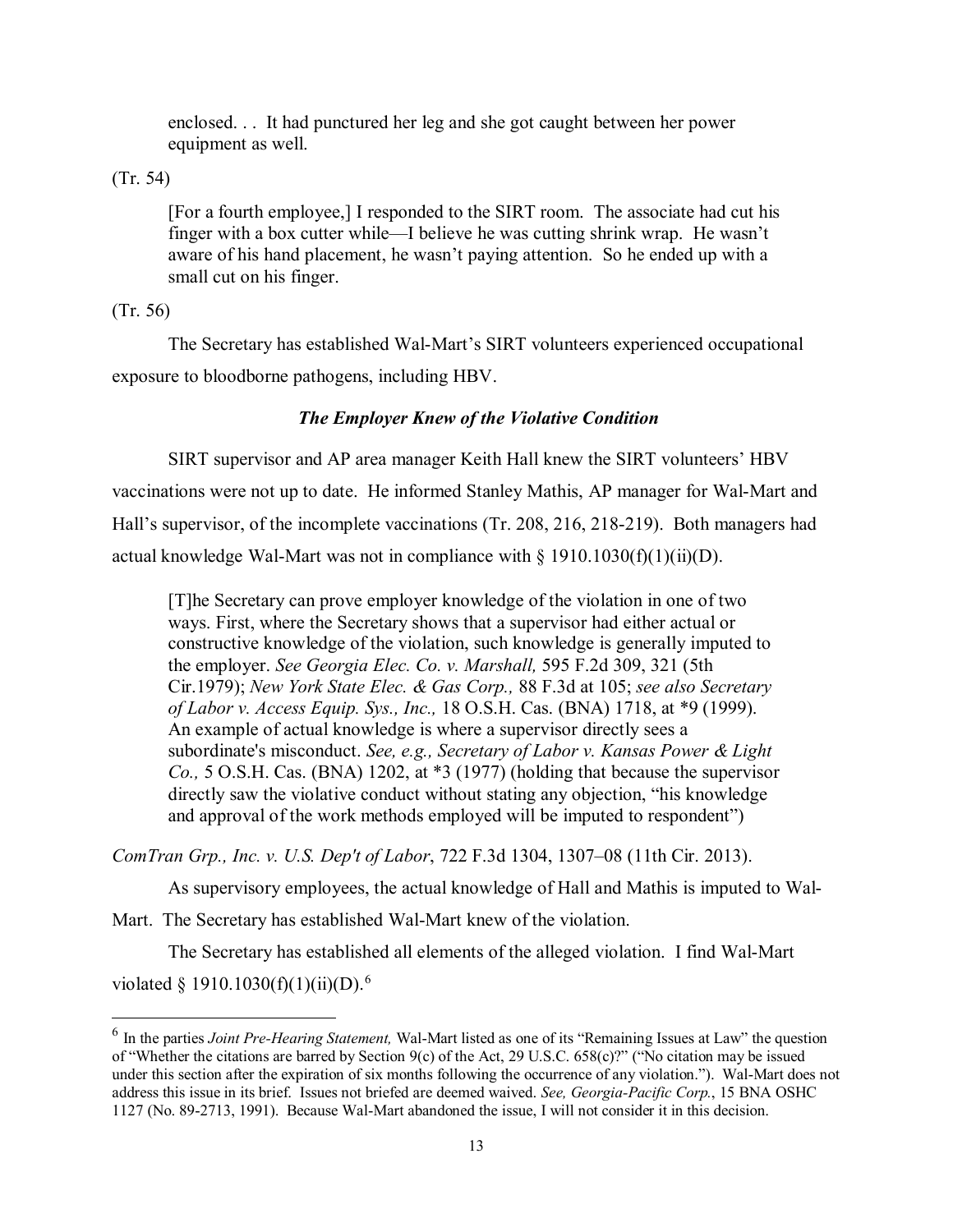## *Unpreventable Employee Misconduct Defense*

Wal-Mart asserts if a violation is found, it was the result of unpreventable misconduct on the part of Hall. Unpreventable employee misconduct is an affirmative defense. "This defense requires the employer to show that it: (1) created a work rule to prevent the violation at issue; (2) adequately communicated that rule to its employees; (3) took all reasonable steps to discover noncompliance; and (4) enforced the rule against employees when violations were discovered." *Id.* at 1308.

Here, Wal-Mart created a work rule, which was part of its *Bloodborne Pathogens Exposure Control*, requiring the HBV vaccination series to be given in three doses at zero, one, and six months to SIRT volunteers (Exh. G-12, p. 4). This work rule was adequately communicated to its employees. Hall testified he was aware of and understood the rule (Tr. 201, 210).

Wal-Mart contends it took reasonable steps to discover noncompliance. The record does not support this contention. AP manager Stanley Mathis (Hall's supervisor) testified he was responsible for compliance, safety, and security of the DC (Tr. 214). He stated he conducts quarterly audits of the bloodborne pathogens program to ensure compliance by taking a random sample of five SIRT volunteers (Tr. 214-215). When asked why the audits (amounting to eight between the last vaccinations administered in 2013 and the 2015 OSHA inspection) failed to discover the missing vaccinations, Mathis stated, "The audit doesn't look at vaccinations." (Tr. 219) Instead, the audit monitors the forms acknowledging training in bloodborne pathogens. Wal-Mart had no mechanism in place to discover noncompliance with  $\S 1910.1030(f)(1)(ii)(D)$ .

Wal-Mart also failed to enforce the work rule by disciplining Hall when the noncompliance was discovered. Mathis only discovered the vaccinations were not up to date because Hall informed him he "was a little behind in shots and things like that." (Tr. 206) Wal-Mart states that when he found out about the late shots, "Mr. Mathis disciplined Mr. Hall." (Wal-Mart's brief, p. 23) This would come as a surprise to Mathis and Hall. When asked what happened after Hall told him Wal-Mart was in noncompliance with the cited standard, Mathis stated, "Just asked, oh, you know, how did we get here? What—what—what's our plan to move forward? And what's our timetable, and what are the resources we need to get it done?" (Tr. 217) Hall corroborated Wal-Mart's lack of enforcement. "I had a conversation with Mr. Mathis and

14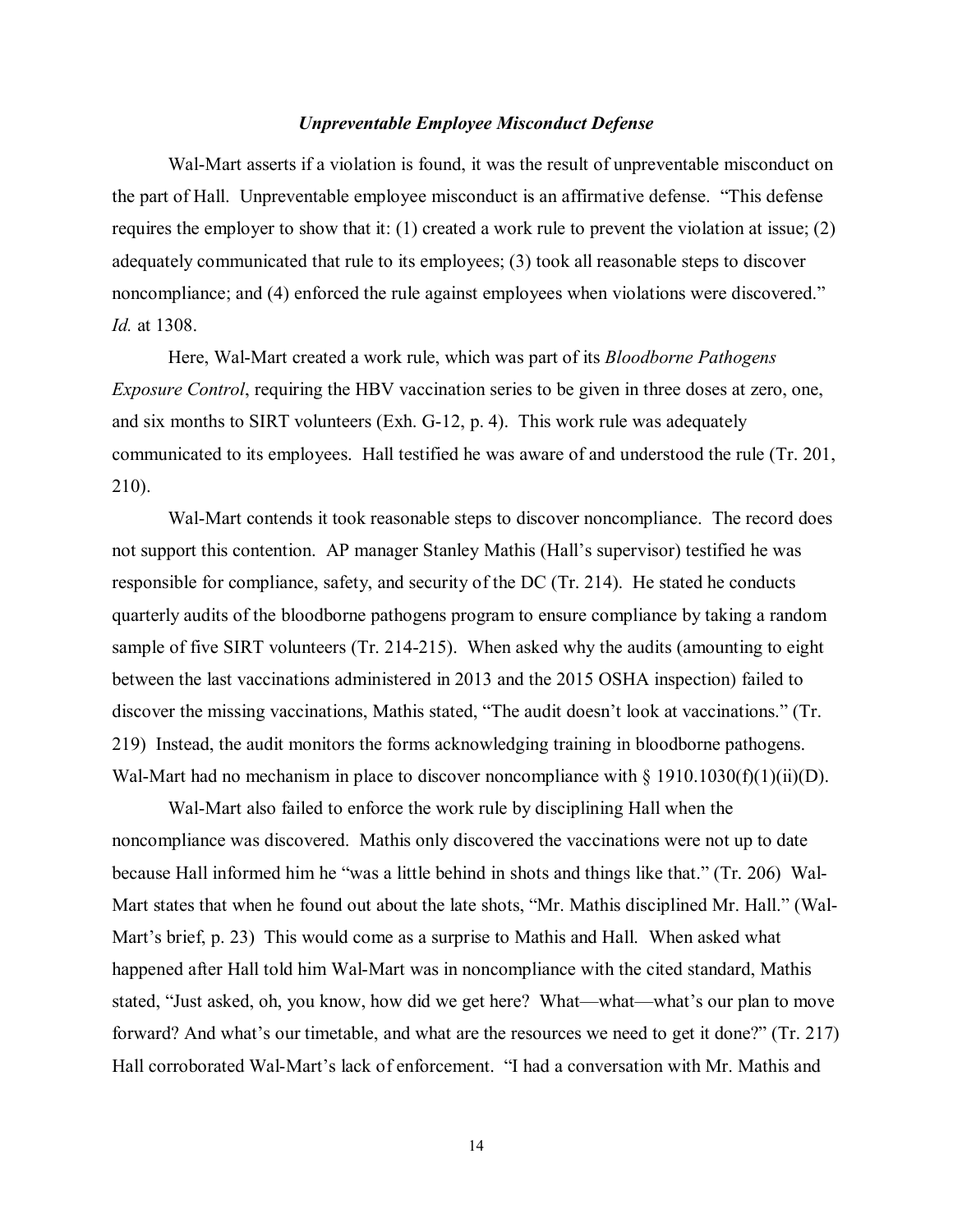our Divisional about what happened, what went wrong, how did we get behind and how do we not do it in the future. And that's where it ended." (Tr. 208)

Wal-Mart has failed to establish the third and fourth element of the employee misconduct defense. It did not take steps to discover noncompliance with the cited standard and it did not enforce disciplinary measures. I find Wal-Mart's violation of the cited standard was not the result of unpreventable employee misconduct.

## *Classification of the Violation*

The Secretary classified the violation of  $\S$  1910.1030(f)(1)(ii)(D) as serious. A serious violation is established when there is "a substantial probability that death or serious physical harm could result [from a violative condition] . . . unless the employer did not, and could not with the exercise of reasonable diligence, know of the presence of the violation." 29 U.S.C. § 666(k).

## *Collateral Duty Exemption*

Wal-Mart argues the classification of the violation should be *de minimis* (or that the Citation should be vacated altogether), based on the "collateral duty exemption." The exemption appears nowhere in the standard. Rather, it appears in the Secretary's interpretative guidance. On April 17, 1997, John B. Miles, Director of OSHA's Directorate of Compliance Programs, explained the collateral duty exemption in a Standard Interpretation Letter:

OSHA policy states that designated first aiders are covered under the scope of the standard, however, failure to provide the Hepatitis B vaccine pre-exposure to persons who render first aid only as a collateral duty will be considered a *de minimis* violation carrying no penalty, provided certain conditions are met. These conditions include the requirement that employers institute a reporting procedure for all first aid incidents involving the presence of blood or OPIM and offer the vaccine to any employee who has rendered first aid in such an incident regardless of the occurrence of an actual "exposure incident" as defined by the standard. All other requirements of the Bloodborne Pathogens standard continue to apply to designated first aiders.

(Exh. R-1, p. 1)

On May 16, 2011, Thomas Galassi, Director of OSHA' Directorate of Enforcement Programs, issued another Standard Interpretation Letter, which provides: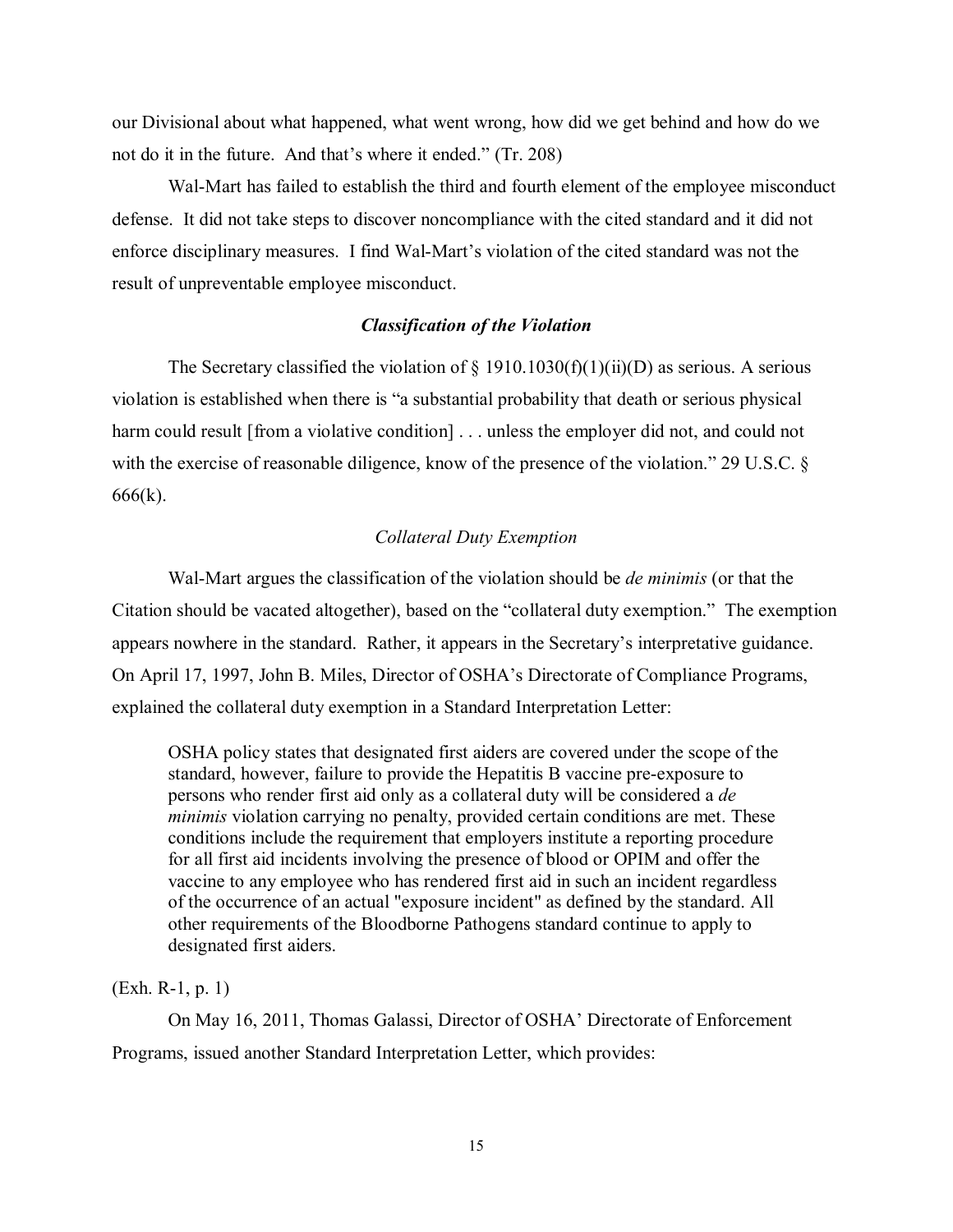OSHA's CPL 02-02-069 provides a *de minimis* policy, wherein employers will not be issued a citation for not offering the pre-exposure hepatitis B vaccine series to employees if specific conditions are met. CPL 02-02-069, section XIII.F.8. The specific conditions stated in the compliance directive are:

- a. The primary job assignment of such a designated first-aid provider is not the rendering of first aid or other medical assistance, and
- b. Any first aid rendered by such person is rendered only as a collateral duty, responding solely to injuries resulting from workplace incidents, generally at the location where the incident occurred.
- c. The employer's exposure control plan must specifically address the provision of the hepatitis B vaccine to all unvaccinated first aid providers who render assistance in any situation involving the presence of blood or OPIM (regardless of whether an actual "exposure incident" as defined by the standard occurred) and the provision of appropriate post-exposure evaluation, prophylaxis, and follow-up for those employees who experience an "exposure incident."

### (Exh. R-6)

 $\overline{\phantom{a}}$ 

Wal-Mart did not rely on the collateral duty exemption in failing to offer the preexposure HBV vaccine to its SIRT volunteers. Michael Trusty, senior director of compliance and safety for Wal-Mart Logistics, testified Wal-Mart "became aware of it after this citation was issued." (Tr. 227) Nevertheless, Wal-Mart claims "the citations are barred by OSHA's Collateral Duty Exemption . . . [and] [t]he evidence in this case supports the exemption, such that both citations should be vacated."[7](#page-15-0) (Wal-Mart's brief, pp. 10-11) I disagree.

First, both Standard Interpretation Letters state the collateral duty exemption applies to situations where the employer failed to offer the pre-exposure HBV vaccine. That is the violation alleged in Item 1 of Citation No. 2 (alleging a repeat violation of § 1910.1030(f)(2)(i)). The item at issue here involves a situation where the employer did not provide the third dose of the three-dose vaccination series. On its face, the Collateral Duty Exemption does not apply to Item 1 of Citation No. 1.

Second, the employer must comply with the three listed conditions before the collateral duty exemption may be applied. Section (b) of the exemptions states it applies to first-aid providers "responding solely to injuries resulting from workplace incidents, generally at the location where the incident occurred." Wal-Mart argues,

<span id="page-15-0"></span><sup>&</sup>lt;sup>7</sup> If I had determined the Commission and the Secretary were bound by the terms of the collateral duty exemption, Wal-Mart would have the burden of establishing it met those terms. "A party seeking the benefit of an exception to a legal requirement has the burden of proof to show that it qualifies for that exception." *C.J. Hughes Construction, Inc*., 17 BNA OSHC 1753, 1756 (No. 93-3177, 1996).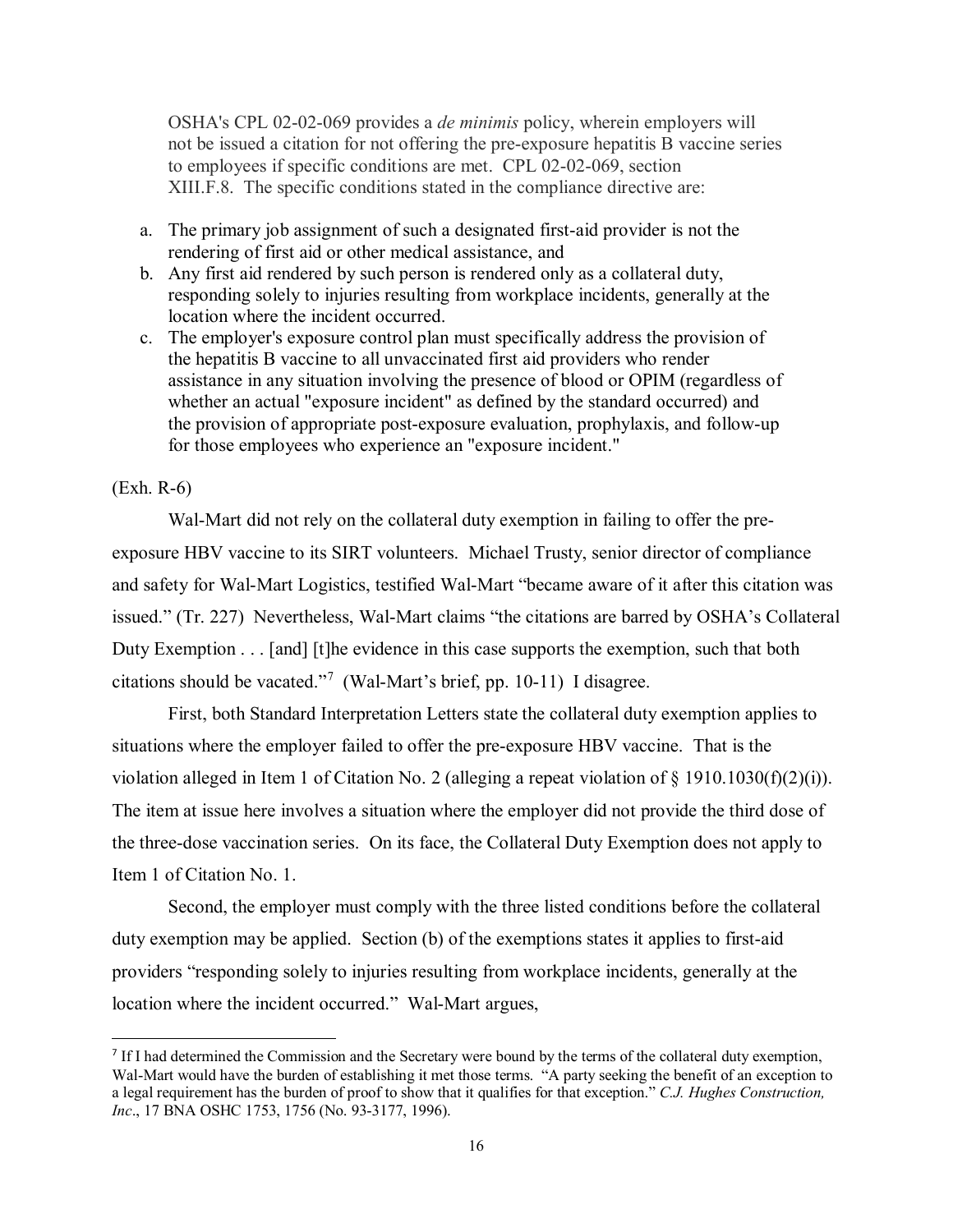The Secretary tries to escape [the location requirement] by suggesting that occasionally, SIRT members respond to the SIRT room rather than the exact location of the injury. This is a meaningless distinction because the first aid is rendered at the DC where the injured associate is located at the time the SIRT member responds to the call.

(Wal-Mart's brief, p. 12)

Wal-Mart mischaracterizes the record—the Secretary does not suggest SIRT members *occasionally* report to the SIRT Room instead of to the location where the injury occurred. Rather, the record establishes SIRT members report to the SIRT Room for the great majority of calls for SIRT volunteers. Counsel for Wal-Mart similarly mischaracterized the evidence at the hearing.

Q.: "The first aid rendered by such person is rendered only as a collateral duty responding solely to injuries resulting from workplace incidents generally at the location where the incident occurred." We've had testimony about that, correct?

CSHO Houser: Kind of. At the location where it happened or treatment within the SIRT Room.

Q.: Or the SIRT Room, if that's where the employee is, if it's not a serious injury.

CSHO Houser: If it's what?

Q.: I think that the witnesses testified if it's not a serious injury, they will go there and then they will be called, unlock the door and render first aid if necessary.

CSHO Houser: I don't recall that they said about it being serious, but I know they treat it in both locations, primarily in the SIRT Room.

(Tr. 182-183)

CSHO Houser was correct in his recollection. SIRT Volunteer #1 was emphatic the SIRT Room was the primary location where SIRT volunteers provided first aid, even correcting counsel for Wal-Mart the first time her testimony was mischaracterized:

Q.: And so after you're paged, where do you typically go?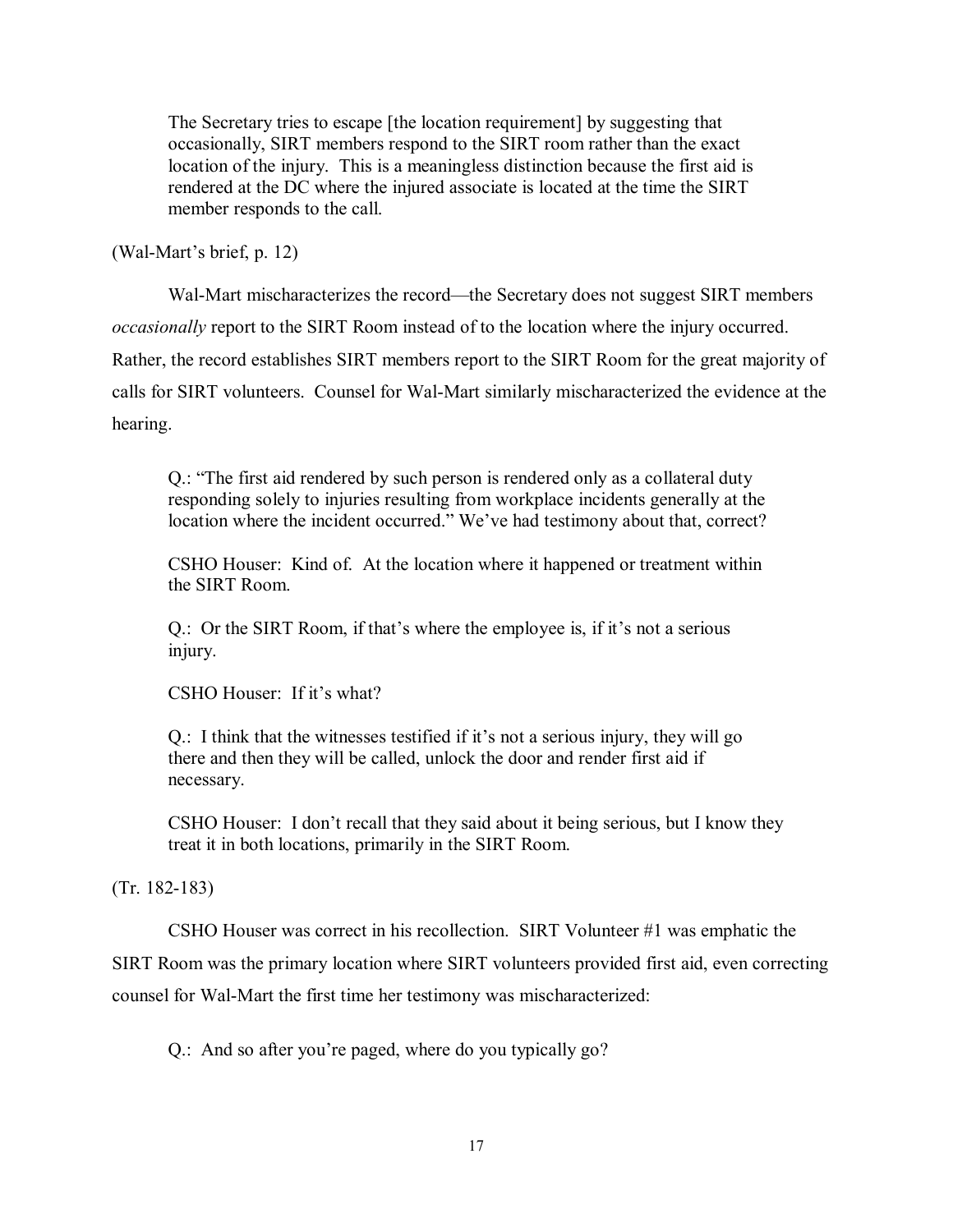SIRT Volunteer  $\#1$ : If the individual can't be moved, we go to the spot they're in, the area they're in, or we go to the SIRT Room.

Q. Okay. About what percentage of the time would you say you respond to the SIRT Room when you're paged?

SIRT Volunteer #1: Ninety-nine percent of the time.

(Tr. 30)

\* \* \*

Q.: And I believe you testified earlier that ninety percent of the time you respond to the SIRT Room. Did I understand that correctly?

SIRT Volunteer #1: Ninety-nine percent.

Q.: Okay. And when you—when you receive the call, you aren't the first one that's notified that there is an injury, are you?

SIRT Volunteer #1: No.

Q.: Okay. And so do you respond to where the person who is injured is?

SIRT Volunteer #1: One percent of the time.

(Tr. 44)

SIRT Volunteer #2 agreed the SIRT Room was the location generally where SIRT volunteers administered first aid.

Q. Just in terms of the usual procedure when you are paged, where do you typically respond once you're paged?

SIRT Volunteer #2: Most of the time, I am paged and they're already in the SIRT Room.

(Tr. 55)

Wal-Mart contends the difference between attending the injured employee at the site of the injury and in the SIRT Room is a "meaningless distinction" because all the treated employees were injured at the DC, identifying the warehouse as a whole as "the location where the incident occurred." I disagree with Wal-Mart's interpretation of section (b). The DC is a large facility. The phrase "the location where the incident occurred" must refer to a place more specific than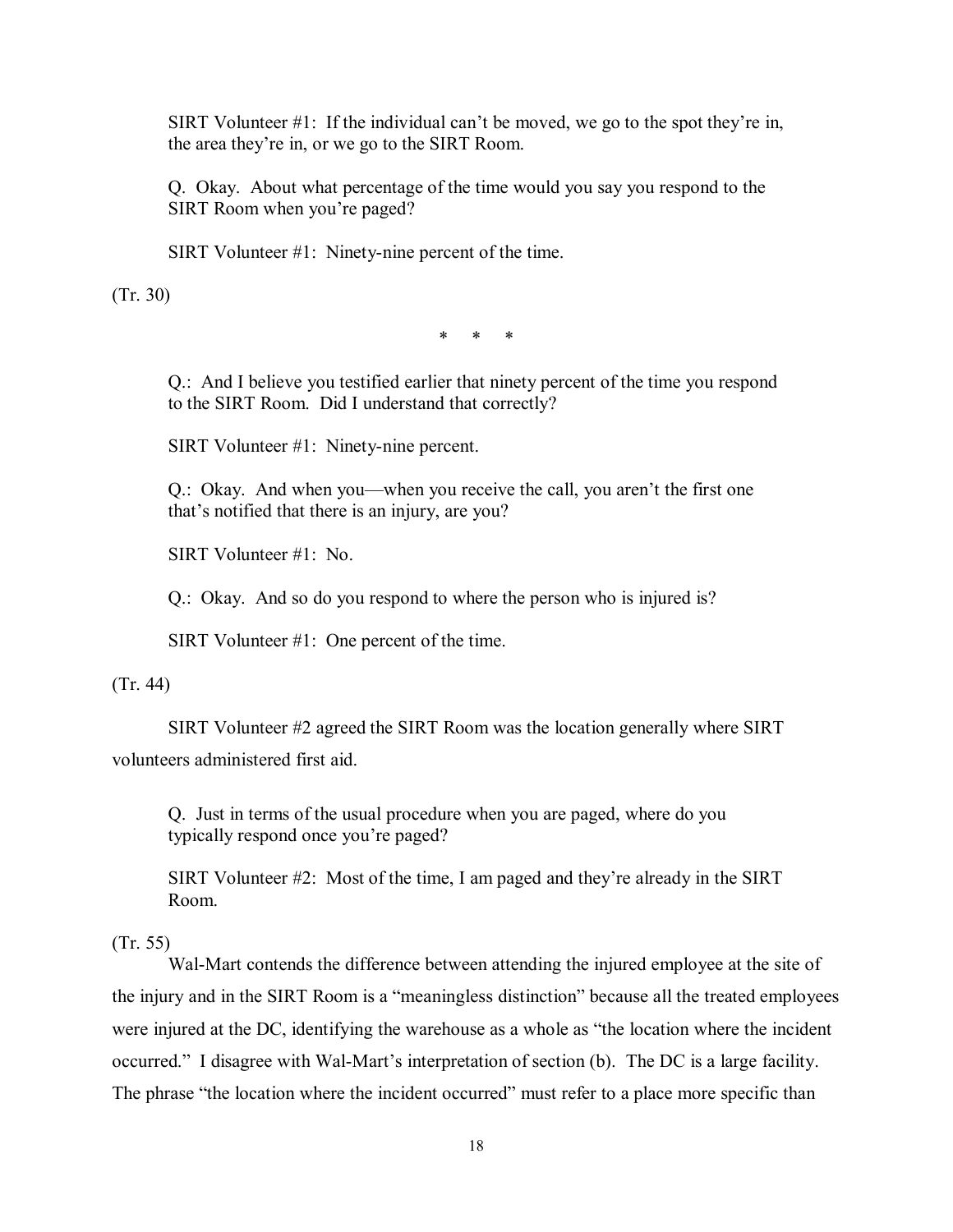the entire facility or section (b) would be superfluous—any workplace first aid would occur at the location where the incident occurred if "the location" meant merely the business address of the employer. I interpret "the location where the incident occurred" to mean the specific room or area that is the immediate vicinity of the incident. Because the undisputed testimony established the great majority of the first aid administered by the SIRT team occurs in the SIRT Room, Wal-Mart failed to establish first aid was rendered "generally at the location where the incident occurred."

 Third, Wal-Mart seeks to enforce a policy of the Secretary set out in CPL 02-02-069 and in its Standard Interpretation Letters (Exhs. R-1 & R-6). The Supreme Court has held such agency interpretations are not legally enforceable.

[T]he critical feature of interpretive rules is that they are "issued by an agency to advise the public of the agency's construction of the statutes and rules which it administers." *Shalala v. Guernsey Memorial Hospital,* 514 U.S. 87, 99, 115 S.Ct. 1232, 131 L.Ed.2d 106 (1995) (internal quotation marks omitted). The absence of a notice-and-comment obligation makes the process of issuing interpretive rules comparatively easier for agencies than issuing legislative rules. But that convenience comes at a price: Interpretive rules "do not have the force and effect of law and are not accorded that weight in the adjudicatory process." *Ibid.*

*Perez v. Mortg. Bankers Ass'n,* 135 S. Ct. 1199, 1204, 191 L. Ed. 2d 186 (2015).

The collateral duty exemption is not found in the bloodborne pathogen standard—it is a policy implemented by the Secretary as an exercise of his discretionary power in issuing citations. As such, the collateral duty exemption does not have the force and effect of law and I do not accord it that weight. I find the collateral duty exemption does not apply.

#### *De Minimis Classification*

Wal-Mart argues the cited items, if affirmed, should be classified as *de minimis*, based on the collateral duty exemption policy as set out by OSHA. As noted, I find OSHA's policy is not binding. I also find the classification of *de minimis* is not appropriate here. A violation is *de minimis* "when a deviation from the standard has no 'direct or immediate' relationship to employee safety." *Star Brite Constr. Co.*, 19 BNA OSHC 1687, 1691, 2001 CCH OSHD ¶ 32,511, p. 50,434 (No. 95-0343, 2001) (citation omitted); 29 U.S.C. § 658(a) (noting that *de minimis* violations are those 'which have no direct or immediate relationship to safety or health')." *Otis Elevator Co.,* 24 BNAOSHC 1081, 1088 (No. 09-1278, 2013). That classification "is limited to situations in which the hazard is so trifling that an abatement order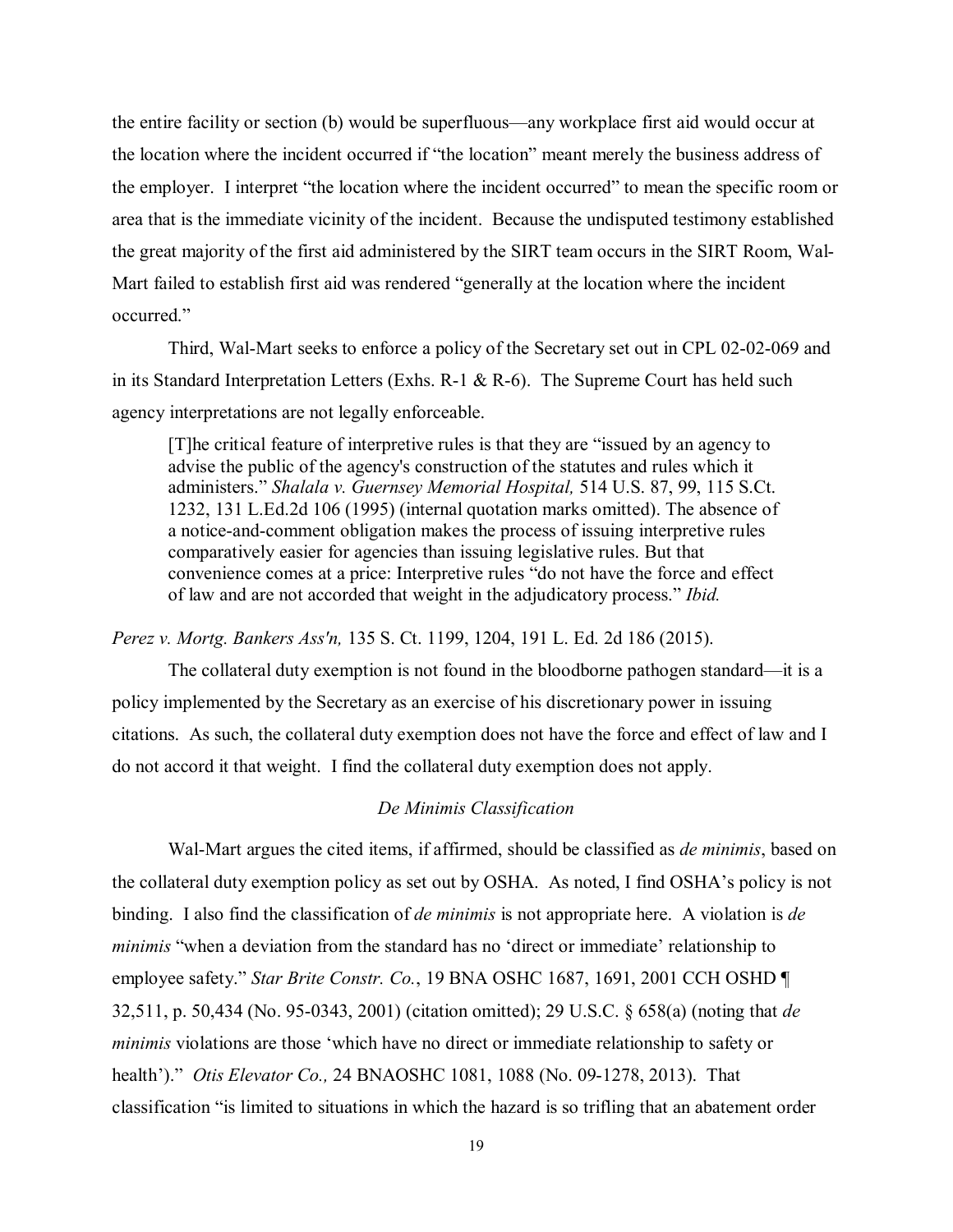would not significantly promote the objectives of the Act." *Dover Elevator Co.,* 15 BNA OSHC 1378, 1382 (No. 88–1642, 1991).

The hazard created by the violation of  $\S$  1910.1030(f)(1)(ii)(D) is exposure to HBV, which has a direct and immediate relationship to health and which cannot be characterized as "trifling." Requiring employers to comply with the cited standard promotes the objectives of the Act. The violation of § 1910.1030(f)(1)(ii)(D) is not *de minimis*.

## *Other than Serious Classification*

On the other hand, I find the Secretary has not established violation of the cited standard created "a substantial probability that death or serious physical harm" could result. It is undisputed the four SIRT volunteers at issue had received the first two doses of the three-dose HBV vaccination series at the time of the OSHA inspection. The Secretary presented no testimony, expert or otherwise, regarding the consequences of missing the third dose in the series. The CDC's *Strategy* states,

No apparent effect on immunogenicity has been documented when minimum spacing of doses (i.e., 4 weeks between doses 1 and 2, 8 weeks between doses 2 and 3, and 16 weeks between doses 1 and 3) is not achieved precisely. . . . The third dose confers the maximum level of seroprotection but acts primarily as a booster and appears to provide optimal long-term protection.

## (Exh. G-15, p. 10)

According to the CDC, the missing third dose of the HBV vaccine served "primarily as a booster," indicating the first two doses provides most of the protection against HBV to be gained from the vaccination series. The Secretary has not established Wal-Mart's failure to complete the vaccination series created a substantial probability of death or serious physical harm for the four SIRT volunteers. Substantial probability of death or serious physical harm "does not mean that the occurrence of an accident must be a substantially probable result of the violative condition but, rather, that a serious injury is the likely result if an accident does occur." *ConAgra Flour Milling Co.*, 15 BNA OSHC 1817, 1824 (No. 88-2572, 1992). Here, if a SIRT volunteer who had received two doses of the HBV vaccine had experienced an occupational exposure incident with an employee infected with HBV, the likely result would not be serious, according to the CDC's *Strategy.*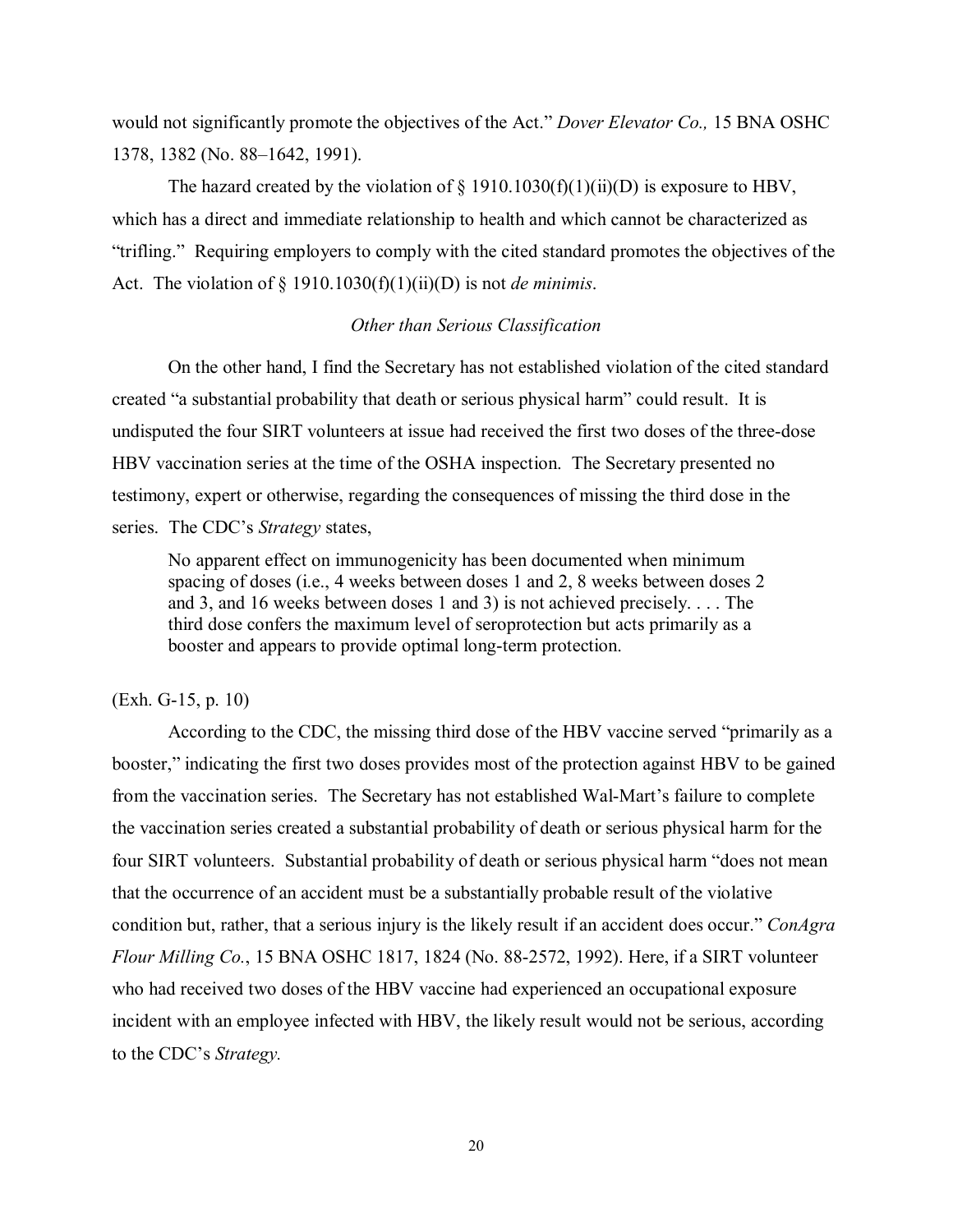I find Wal-Mart's violation of  $\S$  1910.1030(f)(1)(ii)(D) is properly classified as other than serious.

## **CITATION NO. 2**

## **Item 1: Alleged Repeat Violation of § 1910.1030(f)(2)(i)**

Item 1 of Citation No. 2 alleges,

Throughout Establishment: On or about September 24, 2015, eight (8) employees from the SIRT were expected to render first-aid services to injured co-workers and the employer did not offer these employees the Hepatitis B vaccine within ten (10) working days of assignment.

Section 1910.1030(f)(2)(i) provides:

Hepatitis B vaccination shall be made available after the employee has received the training required in paragraph  $(g)(2)(vi)(I)$  and within 10 working days of initial assignment to all employees who have occupational exposure unless the employee has previously received the complete hepatitis B vaccination series, antibody testing has revealed that the employee is immune, or the vaccine is contraindicated for medical reasons.

## *The Cited Standard Applies*

Section 1910.1030(f)(2)(i) is also found in *Subpart Z-- Toxic and Hazardous Substances* of the General Industry Standards and also "applies to all occupational exposure to blood." As first aid providers, the eight SIRT volunteers cited in the Alleged Violation Description were subject to occupational exposure to blood. I find  $\S$  1910.1030(f)(2)(i) applies to the cited condition.

## *The Terms of the Standard Were Violated*

Exhibit G-12 is a copy of Wal-Mart's *Logistics Safety: Bloodborne Pathogen Control.* It states SIRT volunteers" will be offered the HBV vaccination . . . after the associate has received Bloodborne Pathogen training and within ten working days of initial assignment. . . The HBV vaccination is given in a series of three injections, with the second and third given at one and six months, respectively, after the first." (Exh. G-12, p.4)

At the time of the OSHA inspection there were twenty-one SIRT volunteers who had each received the required SIRT team training. There is no documentation showing at least eight of the SIRT volunteers, within ten days of their initial assignments, had received the first dose of the HBV vaccination series or that they had signed a declination form refusing the vaccine. Such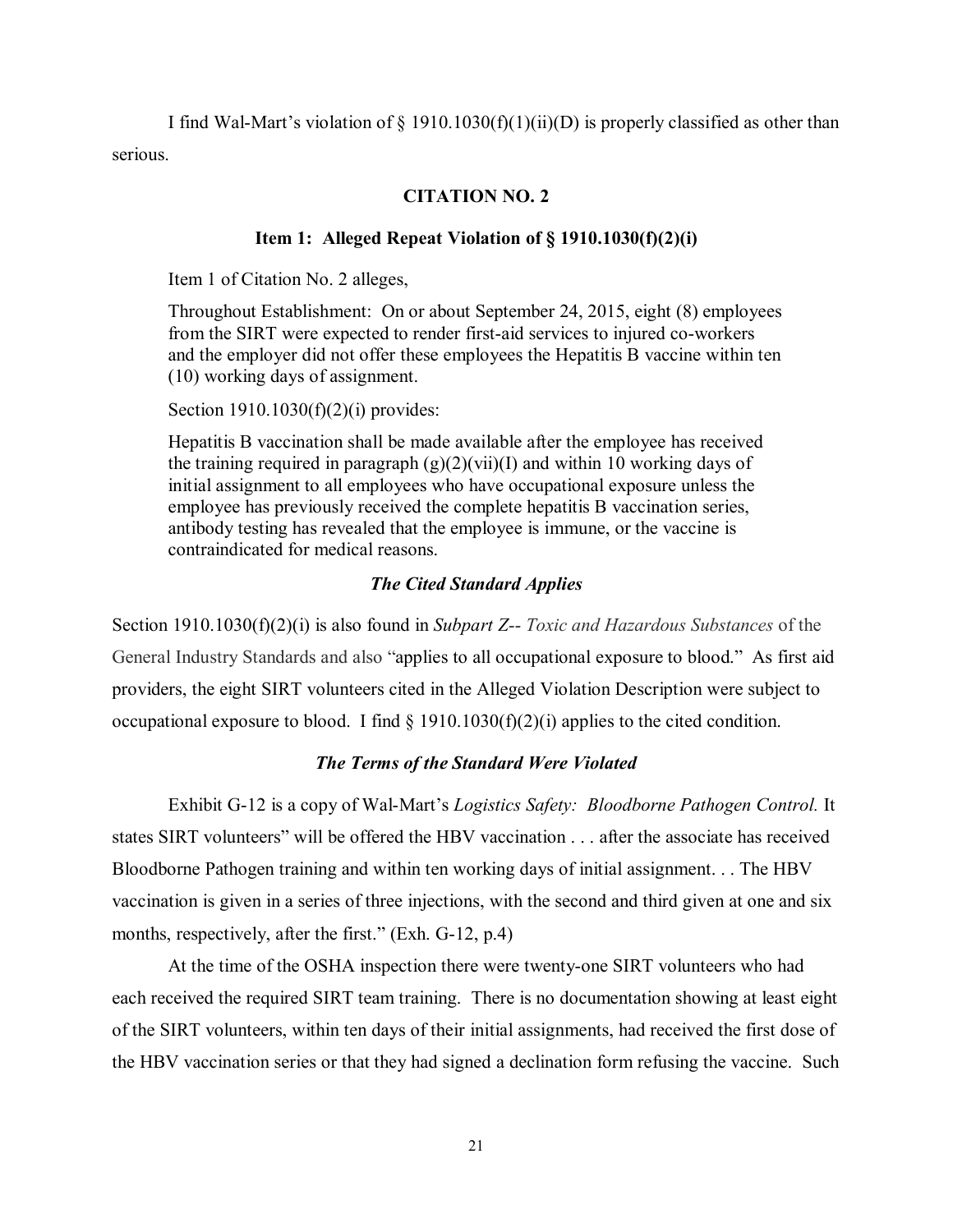documentation exists for other SIRT members (Exhs. G-7, G-17, and G-1[8](#page-21-0); Tr. 82-83, 100).<sup>8</sup> Supervisor Keith Hall was responsible for maintaining the paperwork relating to the SIRT team (Tr. 199). Hall conceded he failed to offer the HPV vaccine to the SIRT volunteers after they had completed their training.

Q.: Now, when you took over responsibility for the SIRT team, it was your understanding that certain members were required to be offered the hepatitis B vaccine.

Hall: So when I took over and started reading policies and procedures and guidelines, yeah, I became aware that the hep B vaccine was—was an option for the members.

Q.: Was an option?

Hall: It was their option to—whether they wanted to get it or not. It was not required.

Q.: But you had to offer them.

Hall: Yeah, of course.

(Tr. 203)

Q.: Did you understand, as part of that plan, certain associates, including the SIRT members, were to be offered the hepatitis B vaccination.

Hall: I was.

Q. And did you have any responsibility for ensuring compliance with that plan?

Hall: I did.

Q.: And I believe, as you testified earlier, you did not comply with those responsibilities, is that right?

Hall: That's correct.

Q.: Okay. And it was your responsibility to ensure that the vaccinations occurred, right?

Hall: Yes, ma'am, that is correct.

(Tr. 210)

 $\overline{\phantom{a}}$ 

<span id="page-21-0"></span><sup>8</sup> Exhibit G-7 is the SIRT member roster as of September 27, 2015. Exhibit G-18 comprises copies of immunization forms from Company Care (the medical clinic where Wal-Mart took the SIRT members for the HBV vaccinations) showing the dates and doses of the HBV vaccine series administered to SIRT volunteers. Exhibit G-17 comprises copies of Wal-Marts *Hepatitis B Vaccination Consent Form.* There are no consent forms for the eight cited SIRT volunteers.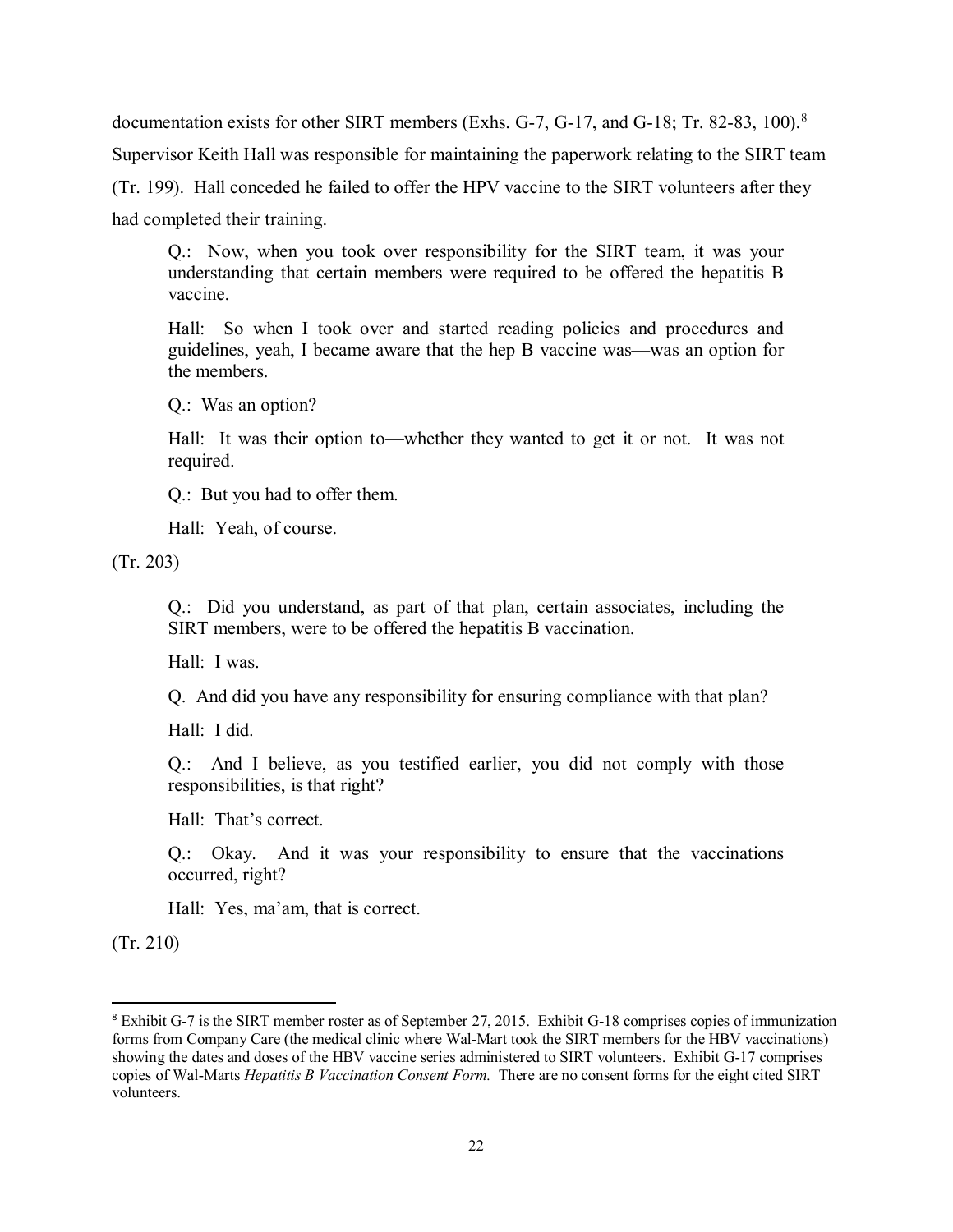Despite, Hall's admission, Wal-Mart contends the Secretary failed to establish it did not offer the cited SIRT volunteers the HBV vaccine. "The Secretary did not introduce any evidence that any SIRT member was not offered the vaccination after receiving training and within 10 days of his or her assignment. . . . There is no allegation or evidence the vaccination series was not made available (or initiated) in compliance with the cited standard." (Wal-Mart's brief, p. 19). Wal-Mart appears to confuse the evidence the Secretary relies on to establish the violation alleged in Citation No. 1 with the evidence he relies on to establish the violation of Citation No. 2.

To the extent the CDC recommendations mean anything, they establish the entire HBV series cannot be afforded within 10 days to an employee who elects to receive the vaccination. This point further highlights how the alleged violation in Citation 2 cannot be a violation of this standard, as well as why Citation 1 cannot be serious, because the vaccination does not need to be completed before the employee engages in work with occupational exposure. The standard simply requires the Hepatitis B vaccination be made available  $-$  i.e., offered  $-$  to associates such as the SIRT members so they can begin (or decline) the vaccination series. The standard does not require the vaccination be completed. As noted, OSHA did not introduce any evidence, because there is none, that the vaccinations were not offered and initiated by those opting to take same. This standard refers only to the initiation and not the completion of the series.

(Wal-Mart's brief, n. 16)

Wal-Mart is correct the employer is not required to administer the entire HBV vaccination series within ten days of the employee's initial assignment. The Commission has held,

The usual three-dose protocol of the HBV vaccine involves an initial injection, followed one month later by a second dose, and a final injection six months after the initial injection. The standard, however, requires only that the vaccine be "made available" to exposed employees within ten days of initial assignment. It does not require that immunity be achieved prior to exposure, that exposed employees agree to receive the entire three-shot course of vaccine or any vaccine at all, or that the vaccine be made available to individuals no longer covered by the standard.

*Froedtert Mem'l Lutheran Hosp., Inc.,* 20 BNA OSHC 1500, 1510 (No. 97-1839, 2004).

Despite Wal-Mart's statement that there "is no allegation or evidence the vaccination series was not made available," within the required ten-day period, that is exactly the Secretary's allegation. The Alleged Violation Description states Wal-Mart "did not offer these employees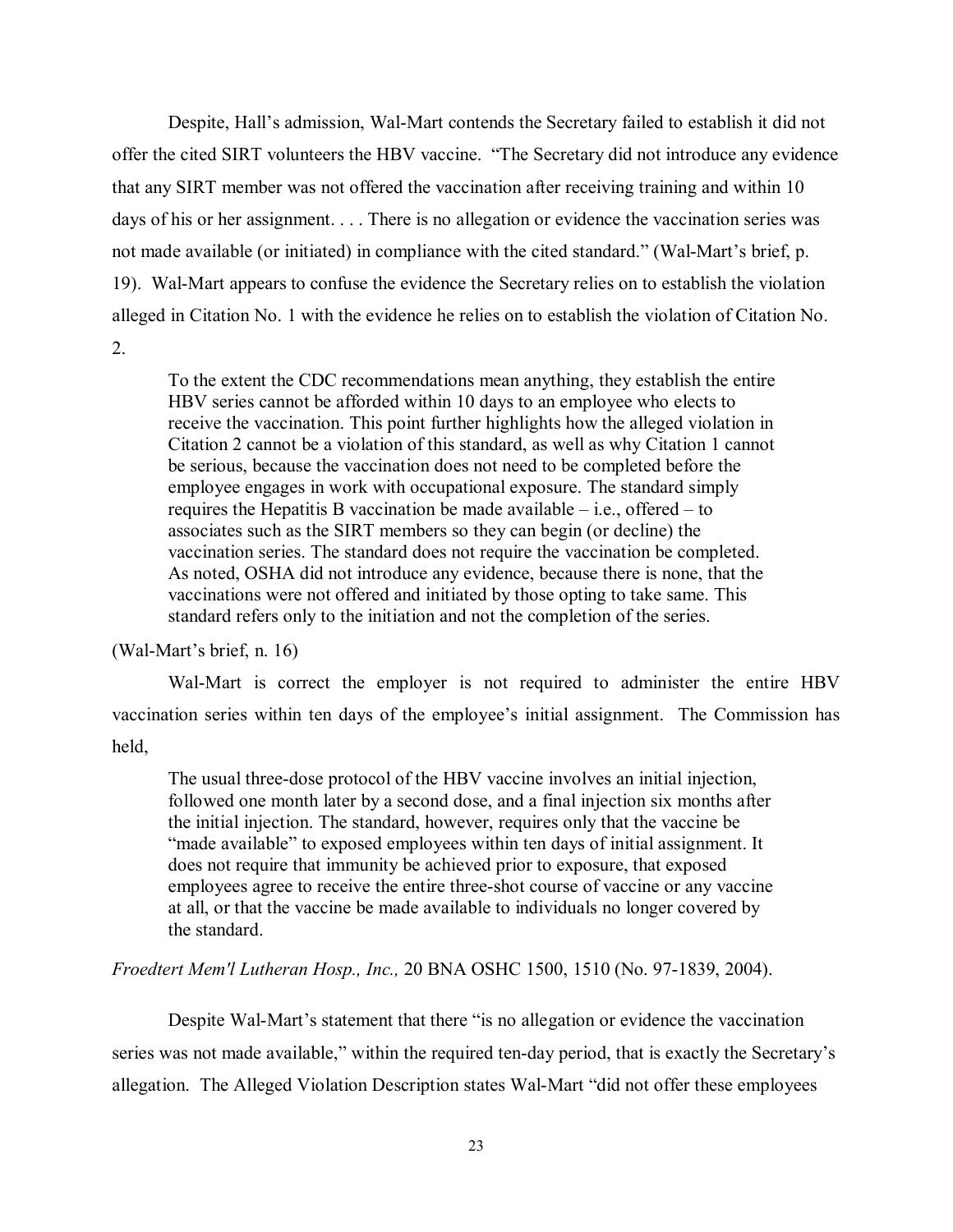the Hepatitis B vaccine within ten (10) working days of assignment." There is also adequate evidence to establish the allegation. In addition to Hall's admission he failed to comply with the requirements of  $\S$  1910.1030(f)(2)(i), the Secretary established through documentary evidence Wal-Mart failed to make available the HPV vaccine within the time required.

Wal-Mart was aware which SIRT volunteers are at issue in this item. The parties submitted a *Joint Pre-Hearing Statement*, in which Exhibit G-7 is identified as "SIRT Roster, Revision Date 9/27/15, WM 077." Under "Complainant's Statement of Remaining Facts," the Secretary states, "Whether Respondent made available the Hepatitis B vaccination to the following members of the Serious Injury Response Team within 10 working days of initial assignment to the team" and then lists the names of the SIRT volunteers at issue. Wal-Mart failed to call any of the listed employees to testify.<sup>[9](#page-23-0)</sup>

It is well established that when one party has it peculiarly within its power to produce witnesses whose testimony would elucidate the situation and fails to do so, it gives rise to the presumption that the testimony would be unfavorable to that party. *Graves v. United States*, 150 U.S. 118, 121 (1893). The Commission has also noted that when one party has evidence but does not present it, it is reasonable to draw a negative or adverse inference against that party, *i.e.*, that the evidence would not help that party's case. *CCI, Inc.*, 9 BNA 1169, 1174, 1981 CCH OSHD ¶ 25,091, pp. 30,994-95 (No. 76-1228, 1980), *aff'd*, 688 F.2d 88 (10th Cir. 1982); *see also Woolston Constr. Co.*, 15 BNA OSHC 1114, 1122 n.9, 1991-93 CCH OSHD ¶ 29,394, p. 39,573 n.9 (No. 88-1877, 1991) (citing *Baxter v. Palmigiano*, 425 U.S. 308, 316-18 (1976)), *aff'd without published opinion*, No. 91-1413 (D.C. Cir. May 22, 1992).

*Capeway Roofing Sys., Inc.,* 20 BNA 1331, 1342-43 (No. 00-1986, 2003)

l

It was within Wal-Mart's power to produce the witnesses who could have testified as to whether Wal-Mart had offered them the HBV vaccine within ten days of receiving the bloodborne pathogen training. From its failure to do so, I infer the company was unable to rebut the evidence adduced by the Secretary regarding the absence of documentation for the cited employees and Hall's admission he failed to offer the HBV vaccine. "[T]he Commission may draw reasonable inferences from the evidence[.]" *Fluor Daniel,* 19 BNA OSHC 1529, 1531

<span id="page-23-0"></span><sup>9</sup> The Secretary called SIRT Volunteer #1 to testify. She was the only witness at the hearing who was named in the *Joint Pre-Hearing Statement* as one of the SIRT volunteers who was not offered the HBV vaccine. Curiously, neither party questioned her on this issue. The only testimony she gave regarding the HPV vaccine was in the context of an exposure incident:

Q. And what were you trained to do if you believed you were exposed to bloodborne pathogens?

SIRT Volunteer #1: We have the option to get the shot for hepatitis. That is a possible exposure. (Tr. 39)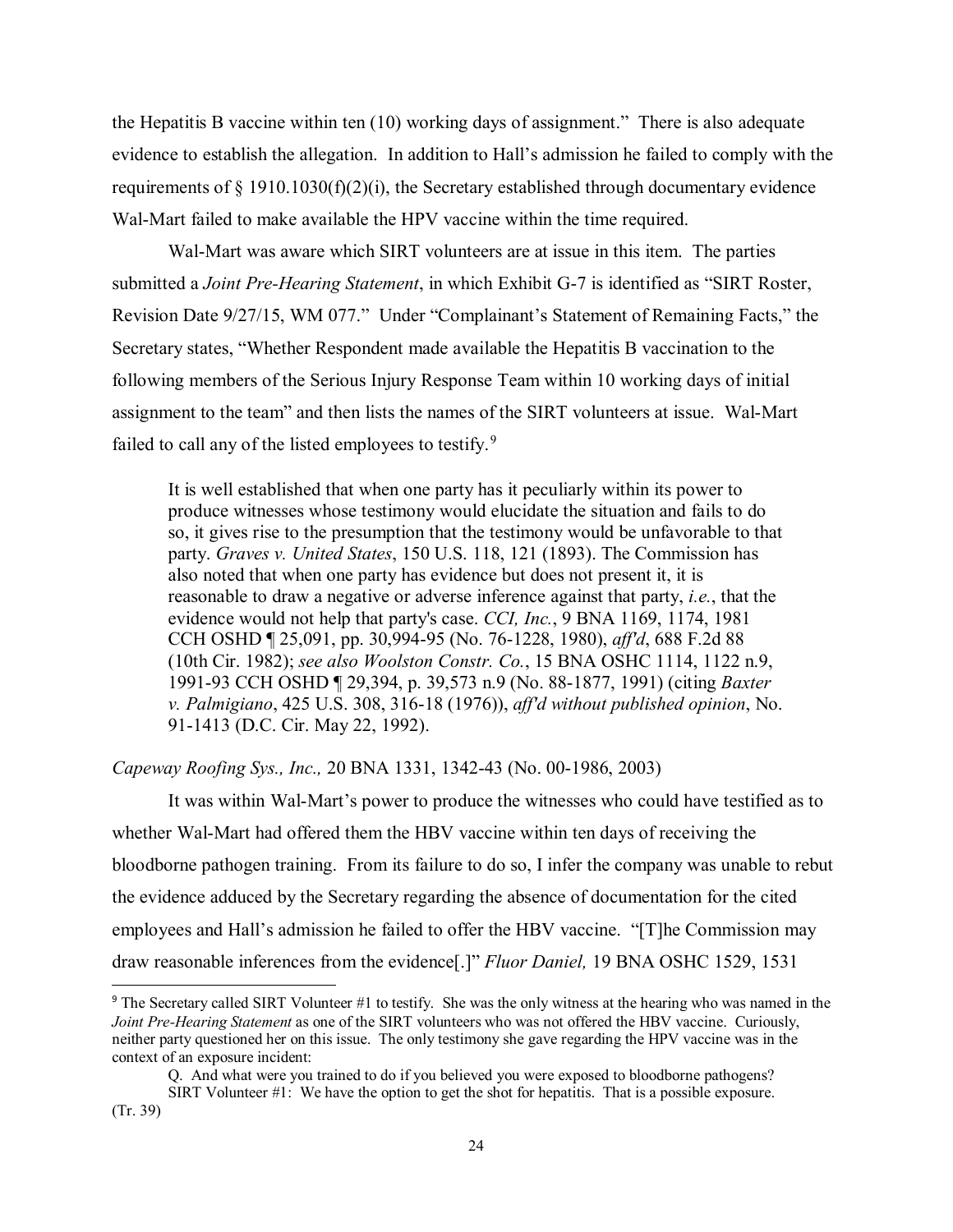(Nos. 96-1729 & 96- 1730, 2001) (citing *Atlantic Battery Co.,* 16 BNA OSHC 2131, 2159 (No. 90-1747, 1994)). The Secretary has established Wal-Mart failed to make available the HBV vaccine to the eight SIRT volunteers at issue.

#### *Employees Were Exposed to the Violative Condition*

As designated first responders, the SIRT volunteers are presumed to have occupational exposure. OSHA's Standard Interpretation Letter states, "[I]t is reasonable to anticipate that an employee designated to render first aid will have occupational exposure to blood or other potentially infectious material." (Exh. G-21) The nature of the work performed at the DC required the use of industrial power equipment, heavy overhead doors, and box cutters (Tr. 209- 210). Under these circumstances, bleeding injuries were foreseeable. *See, Offshore Shipbuilding, Inc.*, 18 BNA OSHC 2169, 2176 (No. 99-257, 2000) ("[D]esignated first aid providers . . . might be exposed to bloodborne pathogens in rendering assistance to a fellow employee who had been injured in any number of ways. . . . Given the nature of the work being done . . . --cutting out and replacing large, heavy steel plates that might have sharp edges -- an injury that would cause bleeding was reasonably foreseeable.").

As previously noted, SIRT Volunteer #2 listed four examples of employee injuries to which she responded where blood was present. The Secretary has established the cited employees were occupationally exposed to HBV.

### *The Employer Knew of the Violative Condition*

Keith Hall was the supervisor of the SIRT team at the time of the OSHA inspection. He was responsible for ensuring compliance with the bloodborne pathogen standard. He testified he was responsible for recruiting SIRT volunteers and he was the person who provided the training, including bloodborne pathogen safety (Tr. 198-199, 201). He was aware Wal-Mart was required to make available the HBV vaccine within ten working days of the SIRT volunteers' initial assignments. He knew he had not done so (Tr. 210). Hall had actual knowledge Wal-Mart failed to comply with the cited standard. He informed manager Stanley Mathis SIRT volunteers had not received the HBV vaccine (Tr. 217-219). The knowledge of Hall and Mathis is imputed to Wal-Mart. Wal-Mart knew of the violative conduct.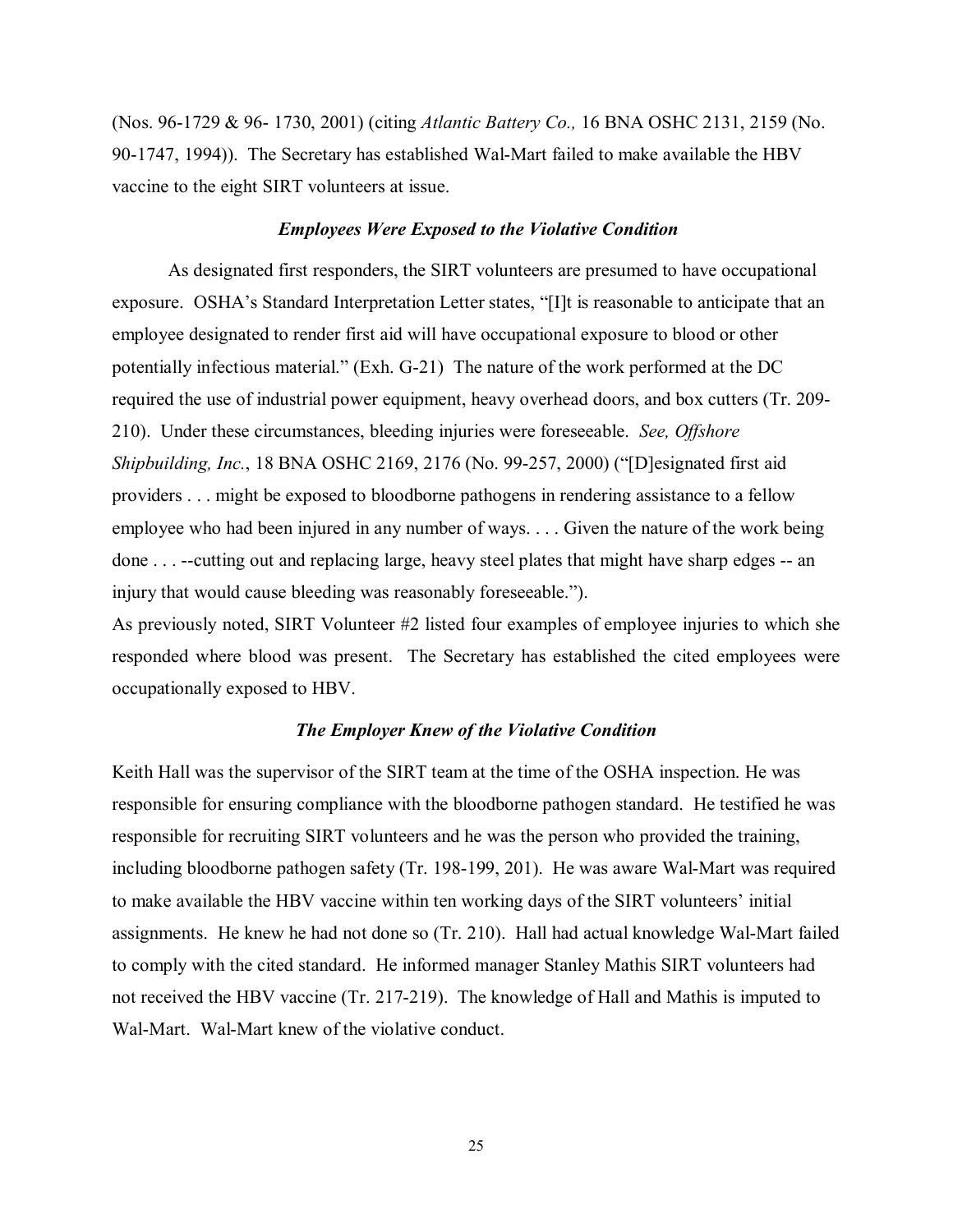The Secretary has established a violation of  $\S$  19[10](#page-25-0).1030(f)(2)(i).<sup>10</sup>

#### *Item 1 of Citation No. 2 Is Not Duplicative of Item 1 of Citation No. 1*

Wal-Mart argues this item "should be deleted because it is duplicative. The facts alleged to constitute the violation in Citation No. 1 are the same facts alleged to constitute the violation in Citation No. 1, and the abatement is essentially the same—provide the final vaccination shot according to the recommended guidelines." (Wal-Mart's brief, p. 20)

Violations may be found duplicative where the standards cited require the same abatement measures, or where abatement of one citation item will necessarily result in abatement of the other item as well. *Flint Eng. & Const. Co.,* 15 BNA OSHC 2052, 2056-2057 (No. 90- 2873, 1997). Such is not the case here. The abatement of Item 1 of Citation No. 1 is administering the *third* dose of the HBV vaccination series according to the CDC's recommended schedule. The abatement of the item here is to make available the *first* dose of the HBV vaccination series after the employees had undergone the required training and within ten days of their initial assignment.

The cited items are not duplicative.

 $\overline{\phantom{a}}$ 

#### *Classification of the Violation*

The Secretary classified Item 1 of Citation No. 2 as a repeat violation. Under  $\S 17(a)$ , 29 U.S.C. § 666(a), a violation may be characterized as repeat where there is a "Commission final order against the same employer for a substantially similar violation." See *Potlatch Corp*., 7 BNA OSHC 1061, 1063, (No. 16183, 1979). The Secretary establishes a prima facie case of substantial similarity by showing that the prior and present violations are for failure to comply with the same standard. *Monitor Constr. Co.*, 16 BNA OSHC 1589, 1594 (No. 91-1807, 1994). The Secretary cited Wal-Mart, under Item 2a of Citation No. 1, for a serious violation of the same standard, § 1910.1030(f)(2)(i), on January 27, 2012, at a store in Rochester, New York (Exh. G-23). The parties agreed to a *Stipulated Settlement* affirming the item on August 7, 2013 (Exh. G-25). A Commission ALJ approved the *Stipulated Settlement* and it became a final order of the Commission on September 23, 2013 (Exhs. G-26 & G-27).

<span id="page-25-0"></span><sup>&</sup>lt;sup>10</sup> As with Item 1 of Citation No. 1, Wal-Mart argues the Citation should be vacated based on the collateral duty exemption and that any violation is the result of unpreventable employee misconduct. For the reasons previously explained with regard to Item 1 of Citation No. 1, I reject Wal-Mart's arguments.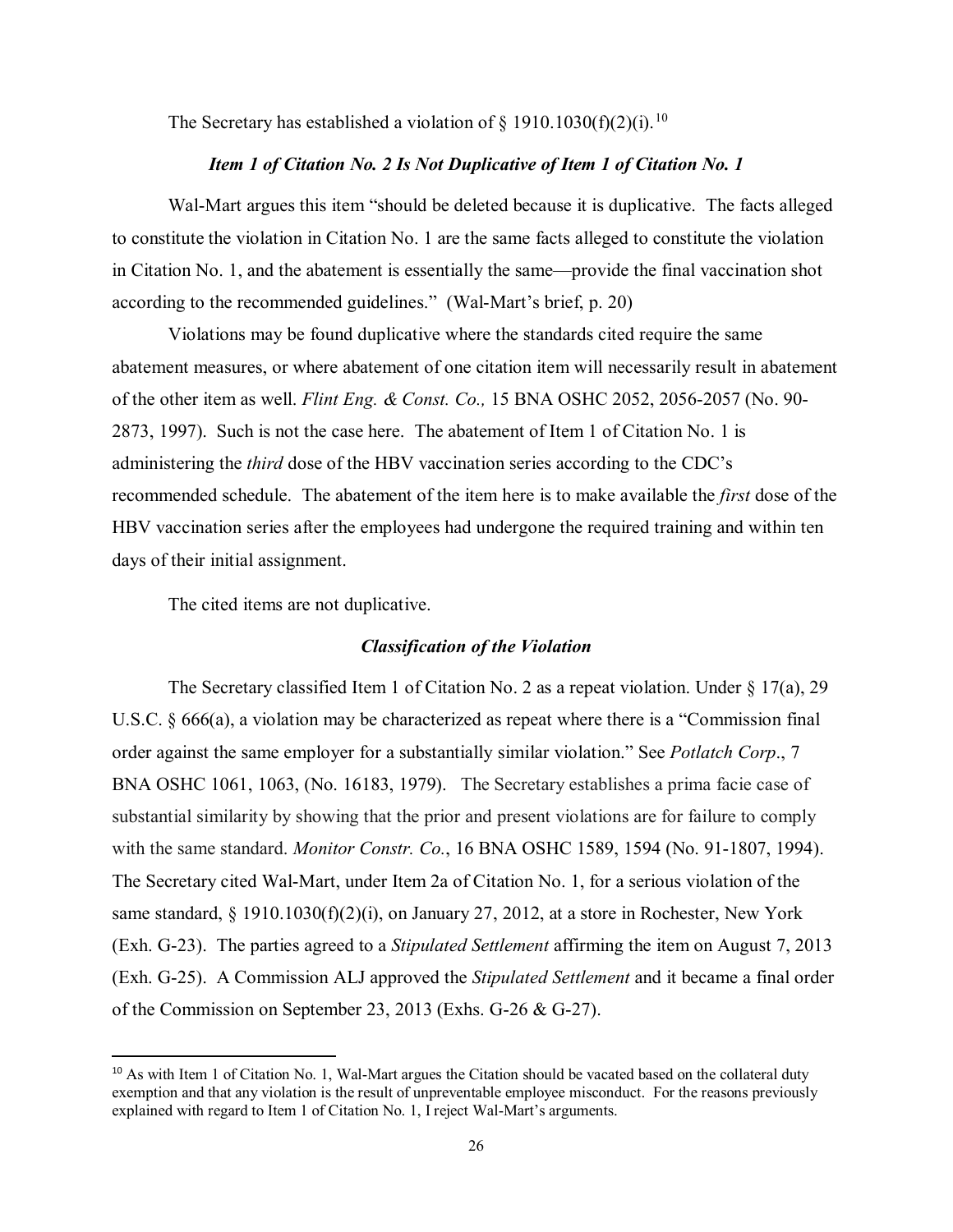Wal-Mart contends the repeat classification is "unsustainable" because the previous citation was issued to a Wal-Mart store, not a Wal-Mart distribution center. Michael Trusty, senior director of compliance and safety for Wal-Mart Logistics, explained the differences he perceived between the bloodborne pathogen programs for stores and distribution centers.

The difference is, in Logistics, we actually provide first aid. In the stores, they do not. And they do bodily fluid, blood-type spills. Very different. . . . So the difference is, if you're providing first aid, you're working with a person that may have a wound or some kind of injury. And so that's entirely different than a customer or a child or something that has created a spill in the store. So you're able to disinfect or neutralize any potential infectious material on the floor. If it's beyond a certain point, say beyond a 12-inch square or a floor tile, approximately, they have different services to call. They use management personnel, whereas we have a first aid team in the distribution centers.

Trusty's explanation does not present a compelling rationale for finding the two citations were not for a substantially similar violation. Trusty does not articulate the significance of the differences between exposure of SIRT volunteers to HBV in DCs and that of management personnel in stores.

In *Deep S. Crane & Rigging Co.,* 23 BNA OSHC 2099 (No. 09-0240, 2012), the respondent objected to the classification of a violation of a crane standard as repeat, claiming the earlier citation involved a different type of crane and circumstances than the current citation. The Commission found the differences did not warrant finding the citation at issue was not repeat.

We find no support in the record for Deep South's contention. The same standard was violated in both cases, and the underlying violation became a final order before the instant violation occurred. In addition, the prior violation and the one before us clearly involve substantially similar hazards— a failure to adequately train a crane operator. *See Stone Container Corp.*, 14 BNA OSHC 1757, 1762, 1987-1990 CCH OSHD ¶ 29,064, p. 38,819 (No.88-310, 1990) ("the principal factor to be considered in determining whether a violation is repeated is whether the prior and instant violations resulted in substantially similar hazards"). Under these circumstances, we affirm the repeat characterization of Citation 2, Item 1.

# *Id.* at 2105.

I find the Secretary has established Wal-Mart's violation of  $\S$  1910.1030(f)(2)(i) is properly classified as repeat.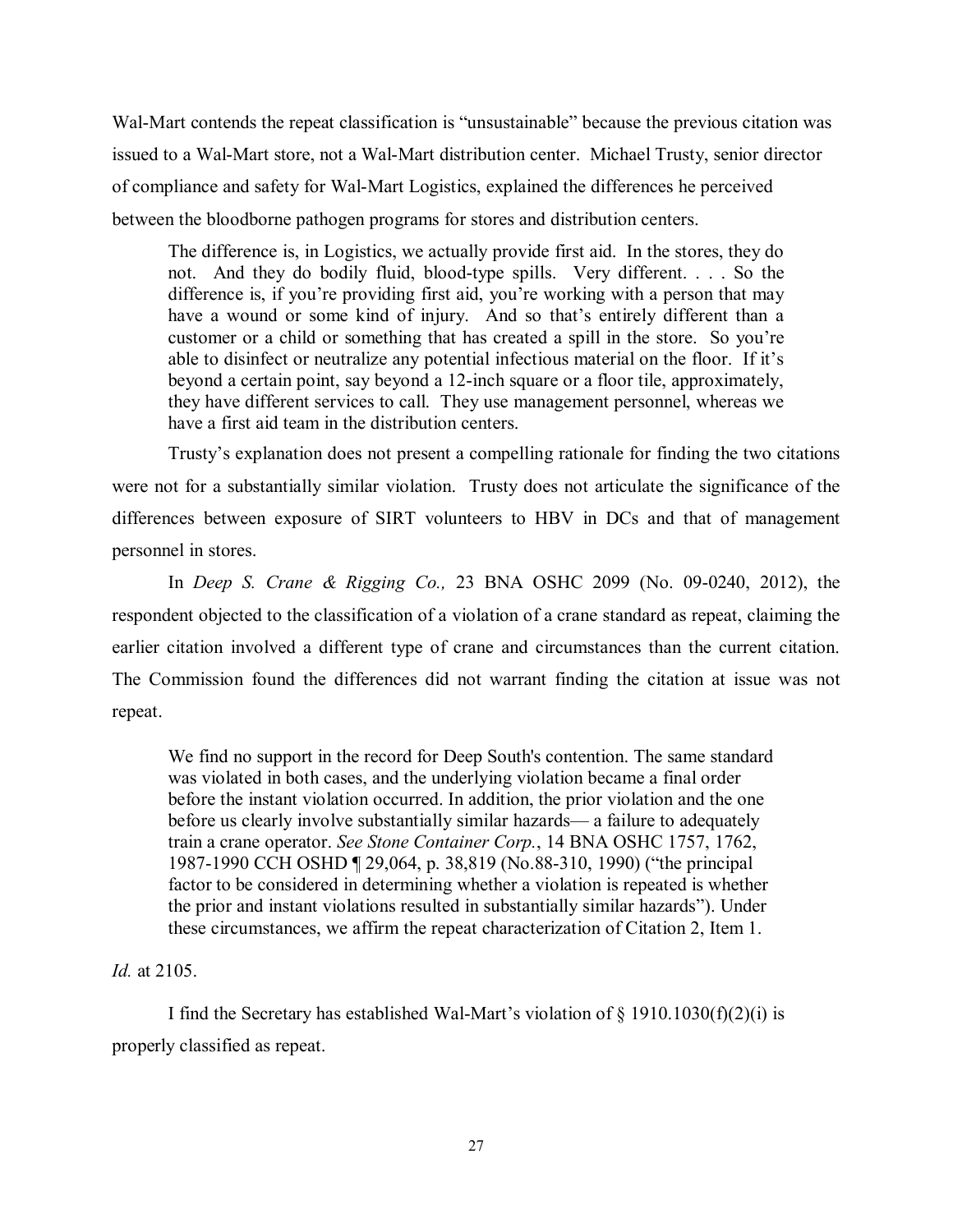### **PENALTY DETERMINATION**

The Commission is the final arbiter of penalties in all contested cases. "In assessing penalties, section 17(j) of the OSH Act, 29 U. S. C. § 666(j), requires the Commission to give due consideration to the gravity of the violation and the employer's size, history of violation, and good faith." *Burkes Mechanical Inc*., 21 BNA OSHC 2136, 2142 (No. 04-0475, 2007). "Gravity is a principal factor in a penalty determination and is based on the number of employees exposed, duration of exposure, likelihood of injury, and precautions taken against injury." *Siemens Energy and Automation, Inc*., 20 BNA OSHC 2196, 2201 (No. 00-1052, 2005).

Wal-Mart is a large employer, "only second to the United States government." (Tr. 131) Wal-Mart has a history of OSHA violations (Tr. 131). I do not credit Wal-Mart with good faith based on the awareness of supervisors Hall and Mathis that the SIRT volunteers had not received or been offered the HBV vaccinations as required by the bloodborne pathogen standard*. Gen. Motors Corp., CPCG Okla. City Plant,* 22 BNA OSHC 1019, 1048 (No. 91-2834E, 2007) (consolidated) (giving no credit for good faith when management tolerated and encouraged hazardous work practices).

Under Item 1 of Citation No. 1, four SIRT volunteers experienced occupational exposure to HBV for over a year without the protection of the third dose of the HPV vaccine. They were not afforded the complete protection of the HBV vaccination series, but the risk of contracting HBV from an exposure incident after receiving the second dose is minimal. The gravity of the violation is low. For this item, I assess a penalty of \$1,000.00.

Under Item 1 of Citation No. 2, eight SIRT volunteers did not have the initial HBV dose of the vaccination series made available to them within ten days of their initial assignments after completing the required training. They had no immunogenicity against HBV. The gravity of the violation is high. I assess a penalty of \$25,000.00.

## **FINDINGS OF FACT AND CONCLUSIONS OF LAW**

The foregoing decision constitutes the findings of fact and conclusions of law in accordance with Fed. R. Civ. P. 52(a).

#### **ORDER**

Based on the foregoing decision, it is hereby ORDERED:

28